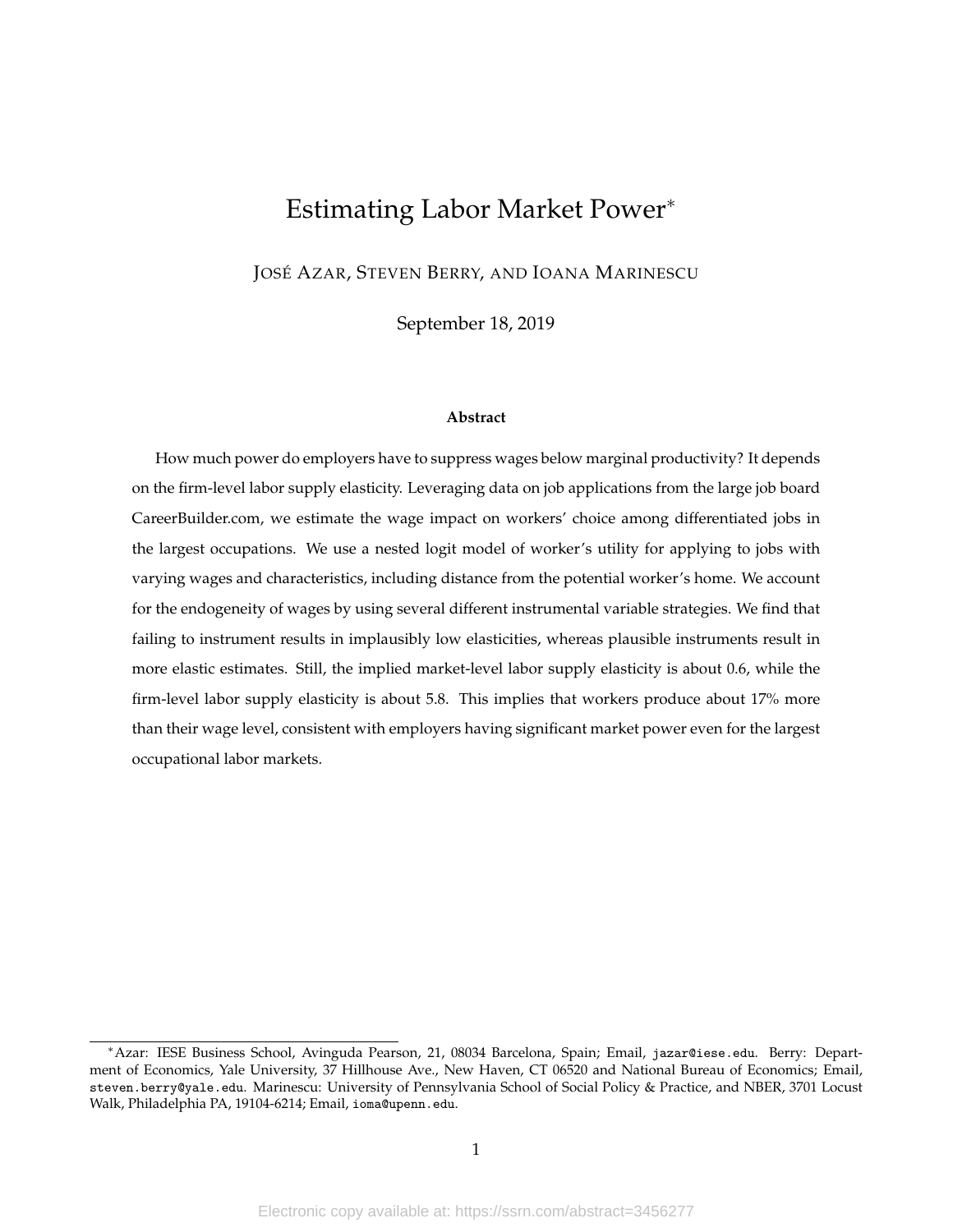# **1 Introduction**

There is a growing literature on the possibility of widespread monopsony or, more plausibly, oligopsony power in US labor markets. This runs against a long-standing tradition in labor economics of assuming perfect competition. One strand of literature emphasizes anti-competitive labor contracts, while another strand focuses on describing correlations between labor market concentration and wages (Azar, Marinescu and Steinbaum, 2017; Benmelech, Bergman and Kim, 2018; Hershbein, Macaluso and Yeh, 2019; Rinz, 2018; Lipsius, 2018; Abel, Tenreyro and Thwaites, 2018; Martins, 2018). There is also an ongoing literature attempting to directly estimate firm-level labor supply elasticities (Staiger, Spetz and Phibbs, 2010; Falch, 2010; Ransom and Sims, 2010; Matsudaira, 2013; Webber, 2015; Azar, Marinescu and Steinbaum, 2019). Perfect competition would imply that these elasticities are infinite, but the existing literature often finds extremely low elasticities (Manning, 2011) —for example Dube et al. (2018) reports elasticities in the range of 0.1—which would imply an extremely high degree of firm labor market power.

There is also a literature that differentiation in the desirability of jobs is one source of labor market power. For example, Card et al. (2018) point out that a simple "product differentiation" model of jobs can reconcile many interesting facts about labor markets. In their conclusion, they suggest that labor economics should perhaps move in the direction of Industrial Organization (IO), studying supply and demand in specific labor markets, perhaps with an emphasis on differentiated jobs.

In this paper, we take a first step in the empirical implementation of that suggestion. We use a large online job posting and applications dataset from CareerBuilder.com to estimate a model of the demand for differentiated jobs. Jobs vary in geographic location within commuting zones, as well as by job characteristics that are known to the market participants. Some of these characteristics are observed by us, but some are not. These unobserved (to us) job characteristics could, for example, involve employment benefits and/or the employment-related reputation of the firm. The presence of unobserved job characteristics creates a classic endogeneity problem, similar to the endogeneity of price in the estimation of differentiated product models of supply and demand. In fact, we make direct use of standard empirical differentiated product models in our application to differentiated job vacancies.

In particular, we model job application choice using a nested logit framework. As in Berry (1994), each choice (here, a job) has both observed and unobserved product characteristics, leading to a en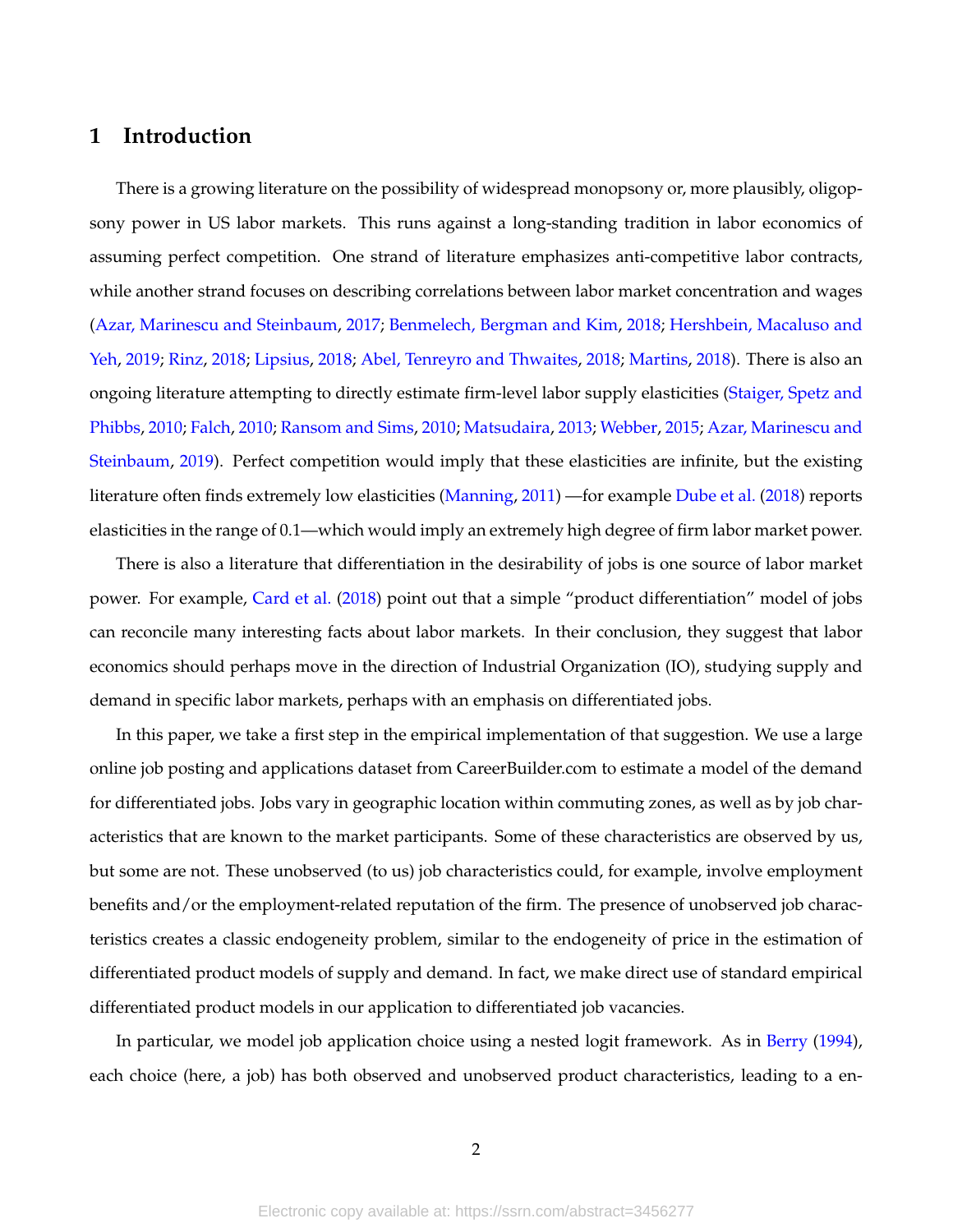dogenous price (here, wage). However, unlike in Berry (1994) or Berry, Levinsohn and Pakes (1995), we have information that matches some characteristics of applicants to the jobs that they apply to. A long literature, including McFadden, Talvitie and Associates (1977) and Berry, Levinsohn and Pakes (2004), notes the advantages of this kind of "micro" level data on choices. In particular, Berry and Haile (2016*b*) and Berry and Haile (2016*a*) note that such micro data allows us to cleanly identify substitution patterns, such as workers' substitution across job classifications. This leaves the issue of endogenous wages. Identifying the effect of wages will require instrumental variables. These variables must shift wages without being correlated with unobserved job characteristics.

We define a job market as a commuting zone by 6-digit SOC and allow workers to apply both within and across markets. We discuss alternative possible instruments for wages and obtain IV estimates of vacancy demand wage elasticities. Drawing on a set of results from the literature, we translate our vacancy demand result into firm and market-level labor supply wage elasticities. Our IV estimates imply firm-level labor supply elasticities of about 5, which are much larger than some published estimates, but which are still consistent with substantial firm level labor market power. These elasticities allow us to compute the wage markdown (or "exploitation rate") ( $MRP_L - w$ )/*w*. We find that the markdown is about 17%. In addition, we can determine if a labor market is a valid antitrust market using a critical elasticity test, shedding light on plausible definitions of a labor market.

Modeling job applicants as choosing to apply to differentiated jobs has benefits and costs relative to existing approaches to labor supply. Importantly for us, the approach provides a standard and wellunderstood framework, borrowed from IO, for modeling the kind of job-level differentiation suggested by Card et al. (2018). However, IO product markets do not typically have the kind of search, matching and bargaining characteristics that are sometimes thought typical of labor markets. In the model, as in Card et al. (2018), idiosyncratic match characteristics are restricted to familiar i.i.d. logit errors. Further, the model features posted wages rather than bargained wages. Posted wages may actually be a good description for many low and medium skilled jobs, but not for other jobs. However, treating jobs as having posted wages with no explicit search costs may be more realistic in the context of applications to posted jobs on an internet job site. This leaves the question, though, of how to understand the relationship between job application elasticities and standard labor supply elasticities. In the discussion below, we directly estimate the application elasticities and then use a standard stylized model to convert these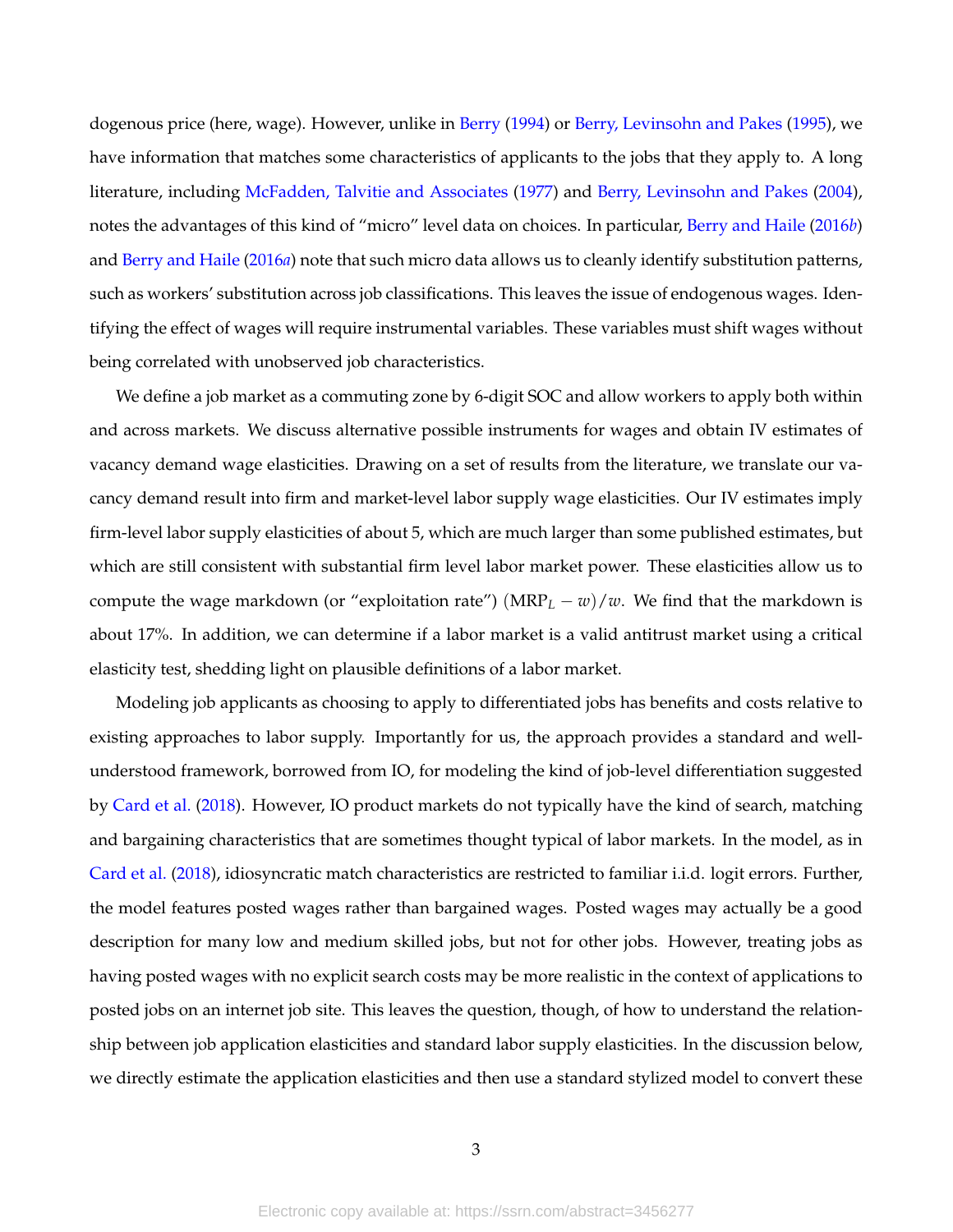into labor supply elasticities.

In the remainder of the paper, we discuss data and estimation, then the empirical results and their implications for elasticities. We close with an illustrated use of the elasticities in determining whether occupation/commuting zone markets ought to be considered as relevant antitrust markets.

# **2 Data and estimation**

## **2.1 Data**

The data includes information on job seekers, job vacancies and job seekers' applications to these vacancies on the online job board CareerBuilder.com, the largest US employment website $^1$ . We drop job seekers who do not live in the US, who live in Alaska or Puerto Rico, and job seekers whose location is unknown. There are 397,902 unemployed job seekers with accounts active between April and June 2012 on CareerBuilder.com. The dataset contains 694,735 vacancies. This dataset was used by Marinescu and Rathelot (2018), who show that it is broadly representative of vacancies and unemployed job seekers in the US.

The dataset contains information on posted wages for 26% of job vacancies. When a range is provided, we take the middle of the range, as in Marinescu and Wolthoff (2016). It also contains the zip code location of job seekers and job vacancies.

In order to be able to reliably estimate the value of each vacancy to job applicants, we restrict the sample to job vacancies with at least five applications. We define a labor market as a occupation at the 6-digit SOC level (for example, "Registered Nurses") and a commuting zone. We then restrict the data to the SOCs used in Azar, Marinescu and Steinbaum (2017). We drop from the sample markets that didn't have at least two vacancies every week during the second quarter of 2012, or for which there was no quarter with two vacancies in different zipcodes (otherwise, we cannot identify the distance coefficient for that market). We end up with 844 commuting zone-occupation pairs.

 $^1$ Monster.com is the other leading job board and is comparable in size. Which of CareerBuilder or Monster is larger depends on the exact size metric used.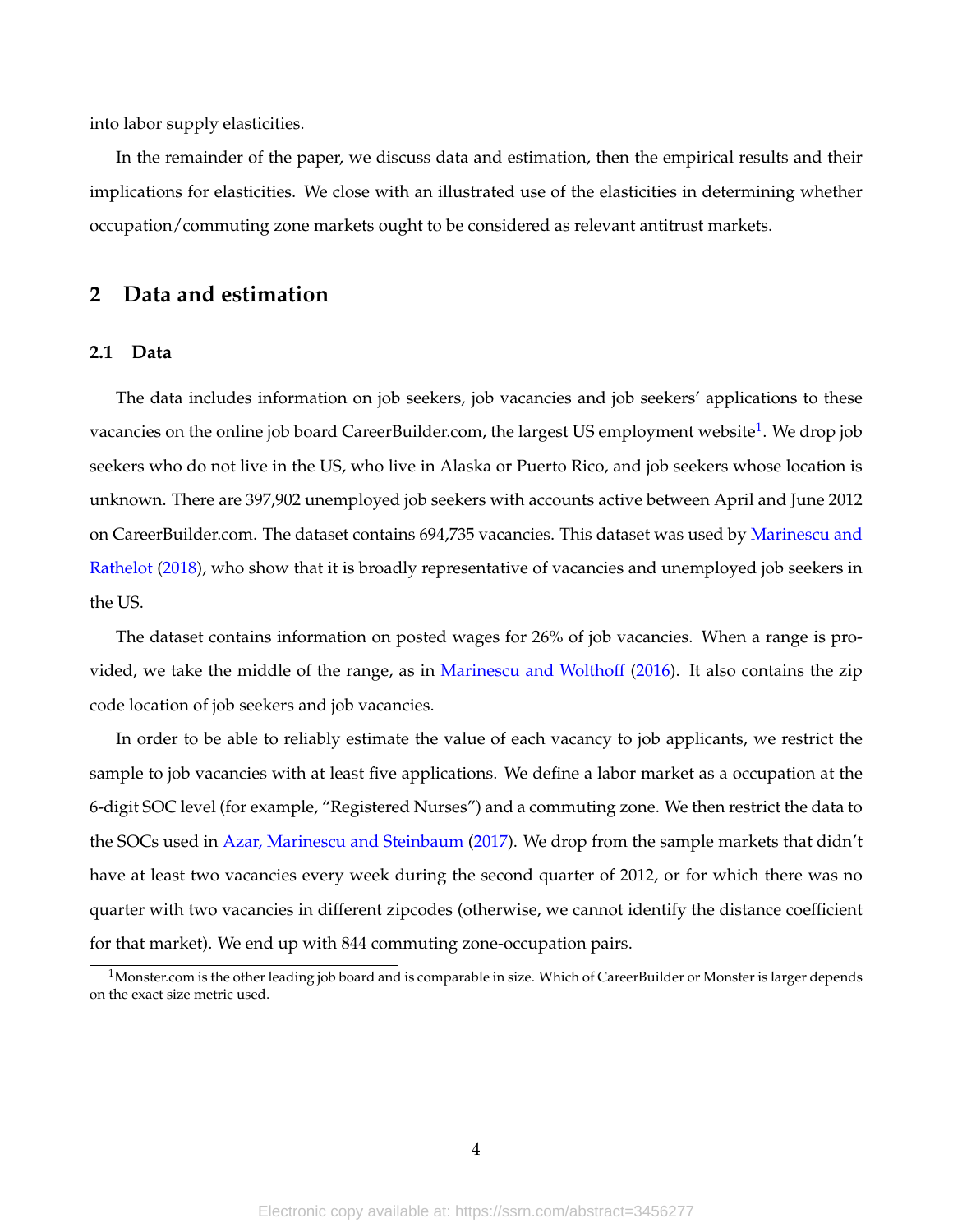#### **2.2 Econometric model: basic assumptions**

We define a labor market as a commuting zone and occupation. Markets are indexed by *m*. We observe a labor market over several weeks *t*. Market *m* has *N<sup>m</sup>* active users over our sample period. On any given week *t*, there is a set *Jmt* of active vacancies (indexed by *j*) in market *m* (that is, in a given commuting zone and occupation combination). In any given week *t*, a worker decides to apply or not apply to market *m*. Choosing not to apply gives workers the value of the outside option  $(j = 0)$ , i.e. either applying to another SOC-6 by CZ market or not applying at all. Conditional on applying to market *m*, the worker chooses which vacancy to apply to.<sup>2</sup>

The utility of individual *i* from applying to job vacancy  $j \in J_{mt}$  in week *t* is:

$$
u_{ijmt} = \delta_j + \gamma_m z_{ijm} + \theta_m \tilde{z}_{im} + \nu_{imt} (\lambda_m) + \lambda_m \epsilon_{ijmt}, \qquad (1)
$$

where *zijm* are market-specific regressors that vary across users and jobs (specifically, the log of the distance between the user and a job vacancy in the market),  $\tilde{z}_{im}$  are user-specific regressors that do not vary across jobs in a market (specifically, an indicator for whether the user is from the same CZ as the job or from a different CZ).

In equation (1), the expression  $v_{imt}(\lambda_m) + \lambda_m \epsilon_{ijmt}$  contains the error terms. The term  $\epsilon_{ijmt}$  is a random "match value" for the match between worker *i* and a particular job *j*. The random utility of the outside option is  $u_{i0mt} = \epsilon_{i0mt}$ , which implies that the utilities of the jobs in the focal market are interpreted as relative to the utility of the outside option. The parameter  $\lambda_m$  is a market-specific nesting parameter, and  $v_{imt}(\lambda_m)$  is a "nested logit" random taste that is present in all job vacancies and differentiates the job vacancies in the market from the outside good. We assume that the error term *eijmt* is distributed extreme value, and that the error term  $v_{imt}(\lambda_m)$  has the distribution that makes the distribution of the combined error terms  $v_{imt}(\lambda_m) + \lambda_m \epsilon_{ijmt}$  generalized extreme value (Cardell, 1997). This error structure generates a nested logit probability of application, where the two nests are: (i) an inside nest with all the jobs in market *m* in week *t*, which we call nest *g* = 1 and (ii) an outside nest which indicates that the user either didn't apply to any job that week or applied to a job in another market, which we call nest  $g = 0$ . The nest  $g = 0$  contains the outside option  $j = 0$ .

<sup>&</sup>lt;sup>2</sup>Some workers apply to multiple vacancies in a market, in which case we treat each application as a separate decision.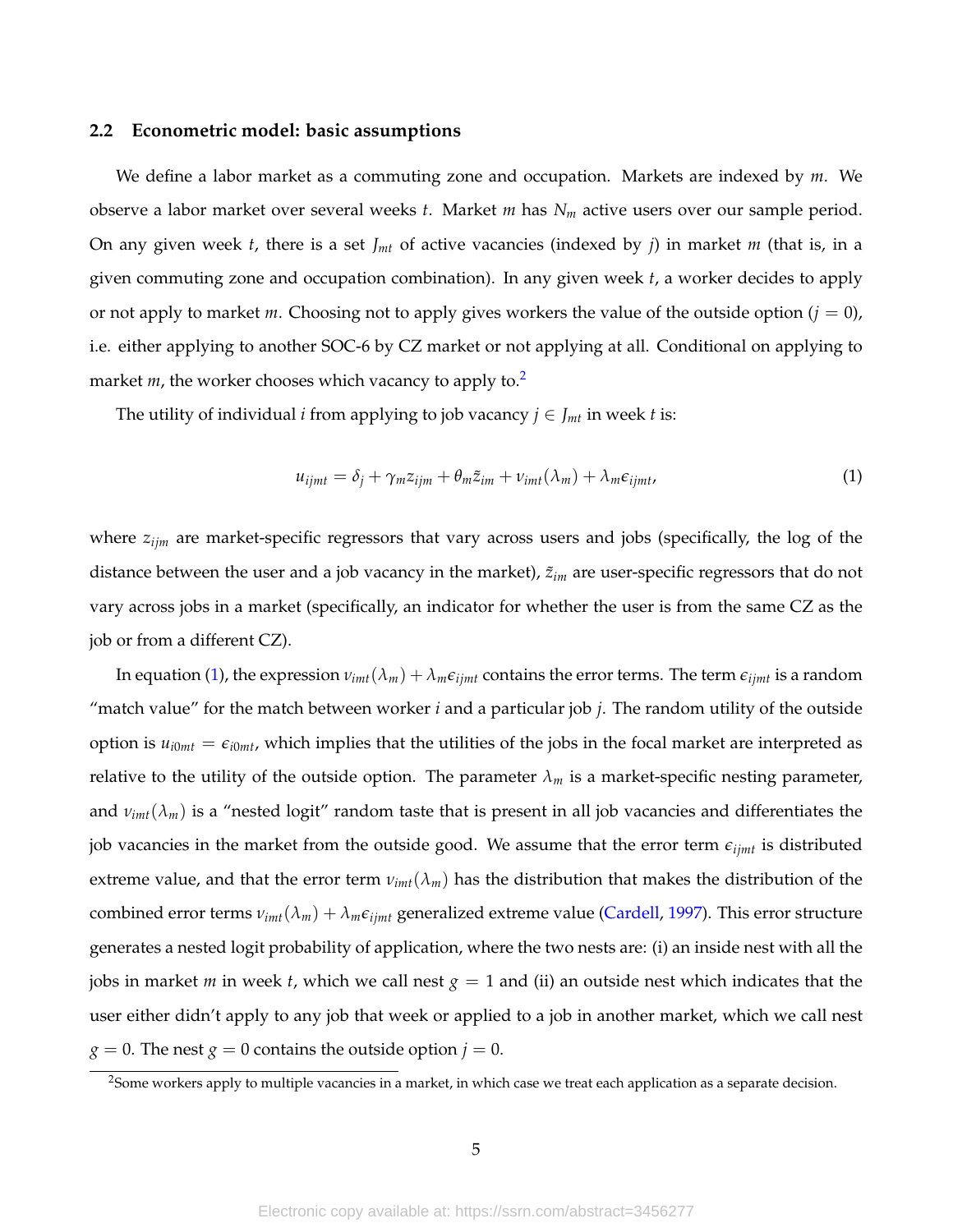Finally, the critical term *δ<sup>j</sup>* is McFadden's "alternative-specific constant" (or "mean utility") which captures the average level of utility of a job vacancy. It is defined as:

$$
\delta_j = \beta x_j - \alpha \log w_j + \xi_j,\tag{2}
$$

where *w<sup>j</sup>* is the wage posted by the job vacancy. The observed characteristics of the job, *x<sup>j</sup>* , include log employment of the firm posting the vacancy, squared log employment, and fixed effects for CZ×SOC. In some specifications, we also include job title fixed effects, because they are a very strong predictor of posted wages (Marinescu and Wolthoff, 2016). Following Berry (1994), we allow for an unobserved component of the mean utility of a job, *ξ<sup>j</sup>* . This captures unobserved job attributes that are not present in the data. These could include better or worse working conditions or benefits. The unobservable may also include the perceived stringency of (unobserved to us) job qualifications. In the content of job applications, a job that is too hard to get is job that is not desirable to apply for. It is natural to assume that the unobservable job attributes are correlated with the wage. For example, a firm offering good benefits and stable employment may offer lower wages, whereas jobs with stringent qualifications may have high wages.

## **2.3 Bottom-level logit: choosing between jobs within a market**

The "bottom-level" probability that user *i* applies to job *j* conditional to applying to a job in market *m* in week *t* is

$$
s_{ijmt|g} = \frac{\exp\left[\left(\delta_j + \gamma_m z_{ijm}\right)/\lambda_m\right]}{\sum_{k \in J_{mt}} \exp\left[\left(\delta_k + \gamma_m z_{ikm}\right)/\lambda_m\right]}.
$$
\n(3)

For each market, we estimate the bottom-level multinomial logit using the asclogit command in Stata. This model regresses the job seeker's choice (1 if applying to a particular vacancy – including the outside option –, 0 otherwise) on her distance to the vacancy  $(z_{ijm})$ . The coefficient on  $z_{ijm}$  identifies *γm*/*λm*, and the fixed effects identify *δj*/*λm*. The estimates for *λ<sup>m</sup>* from the top level of the nested logit, which we describe in the next subsection, will then allow us to identify  $\delta_j$  and  $\gamma_m$ .

We also obtain the predicted probability of choosing each vacancy conditional on applying to a job in the market, *sijmt*|*<sup>g</sup>* , which we will use for the elasticity calculations.

The inclusive parameter capturing user *i*'s utility of applying to the best job in market *m* is defined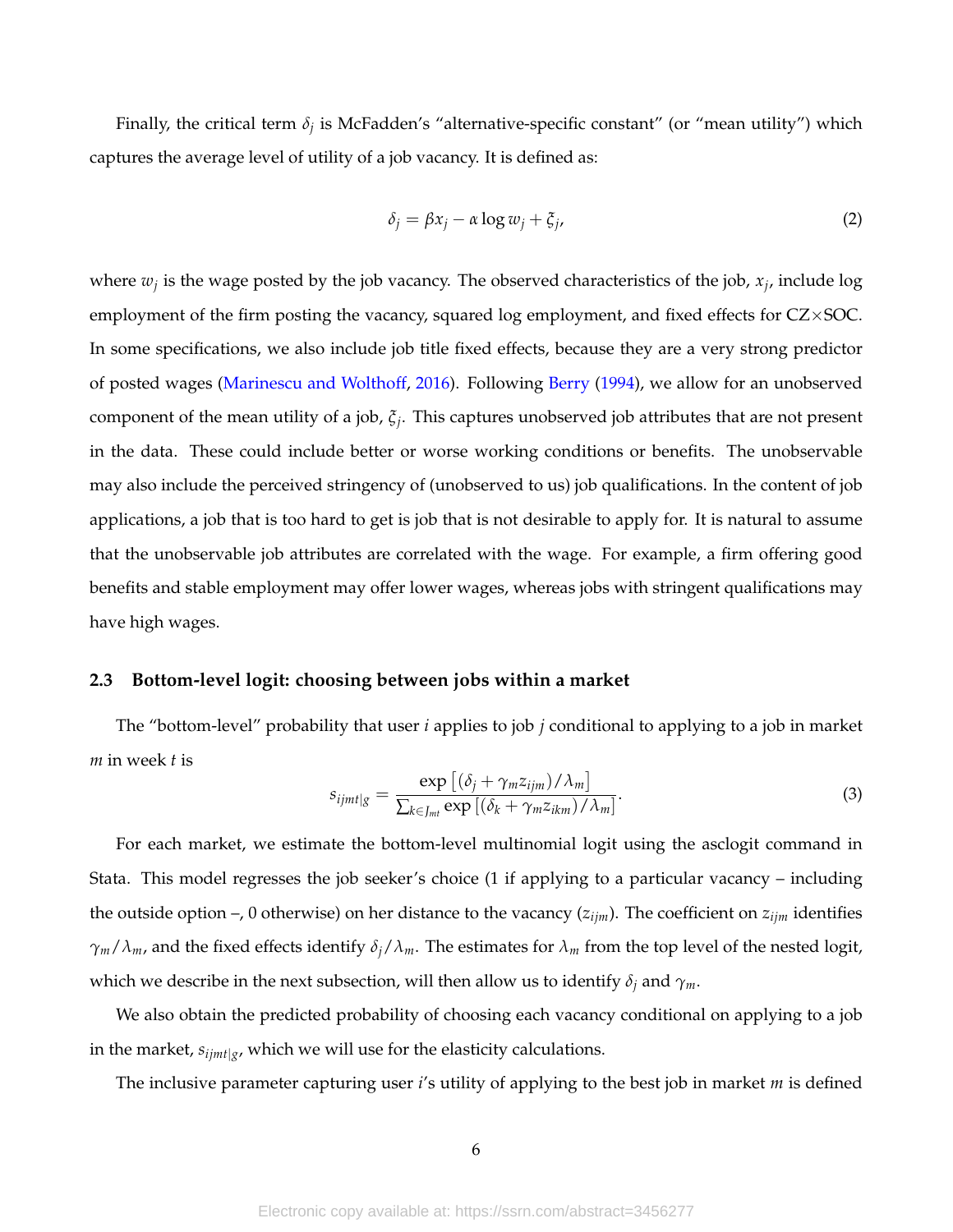as:

$$
I_{imt} = \log \sum_{k \in J_{mt}} \exp \left[ (\delta_k + \gamma_m z_{ikm}) / \lambda_m \right]
$$

We use the linear prediction after the multinomial logit model to calculate the inclusive value.

## **2.4 Top-level logit: choosing whether to apply to a market**

The "top-level" probability that user *i* applies in nest  $g = 1$  to a job in market *m* in week *t* is

$$
s_{igm} = \frac{\exp\left(\theta_m \tilde{z}_{im} + \lambda_m I_{imt}\right)}{1 + \exp\left(\theta_m \tilde{z}_{im} + \lambda_m I_{imt}\right)}
$$
(4)

We estimate this equation pooling observations from all markets; an observation is a job application. This yields the coefficient on the inclusive value: the nesting parameter  $\lambda_m$ . We recover  $\delta_i$  by multiplying the estimates of  $\delta_j/\lambda_m$  from the bottom-level multinomial logit (eq. 3) by  $\lambda_m$ . We also recover the predicted top-level probability *sigmt*.

The overall probability that user *i* applies to job *j* in market *m* in week *t* is the probability that they apply to market *m* (equation 4) *times* the probability that they apply to a particular job *j* in that market conditional on applying in that market (equation 3):

$$
s_{ijmt} = \frac{\exp\left(\theta_m \tilde{z}_{im} + \lambda_m I_{imt}\right)}{1 + \exp\left(\theta_m \tilde{z}_{im} + \lambda_m I_{imt}\right)} \times \frac{\exp\left[\left(\delta_j + \gamma_m z_{ijm}\right) / \lambda_m\right]}{\sum_{k \in J_{mt}} \exp\left[\left(\delta_k + \gamma_m z_{ikm}\right) / \lambda_m\right]}.
$$
(5)

The expected share of applications to job vacancy *j* in market *m* in week *t* is simply the average of the probabilities across users:

$$
s_{jmt} = \frac{1}{N_m} \sum_{i=1}^{N_m} s_{ijmt}.\tag{6}
$$

The expected share of applications to any job vacancy inside the market *m* in week *t* is the average of the probabilities of applying inside the market across users:

$$
s_{gmt} = \frac{1}{N_m} \sum_{i=1}^{N_m} s_{igmt}.
$$
\n<sup>(7)</sup>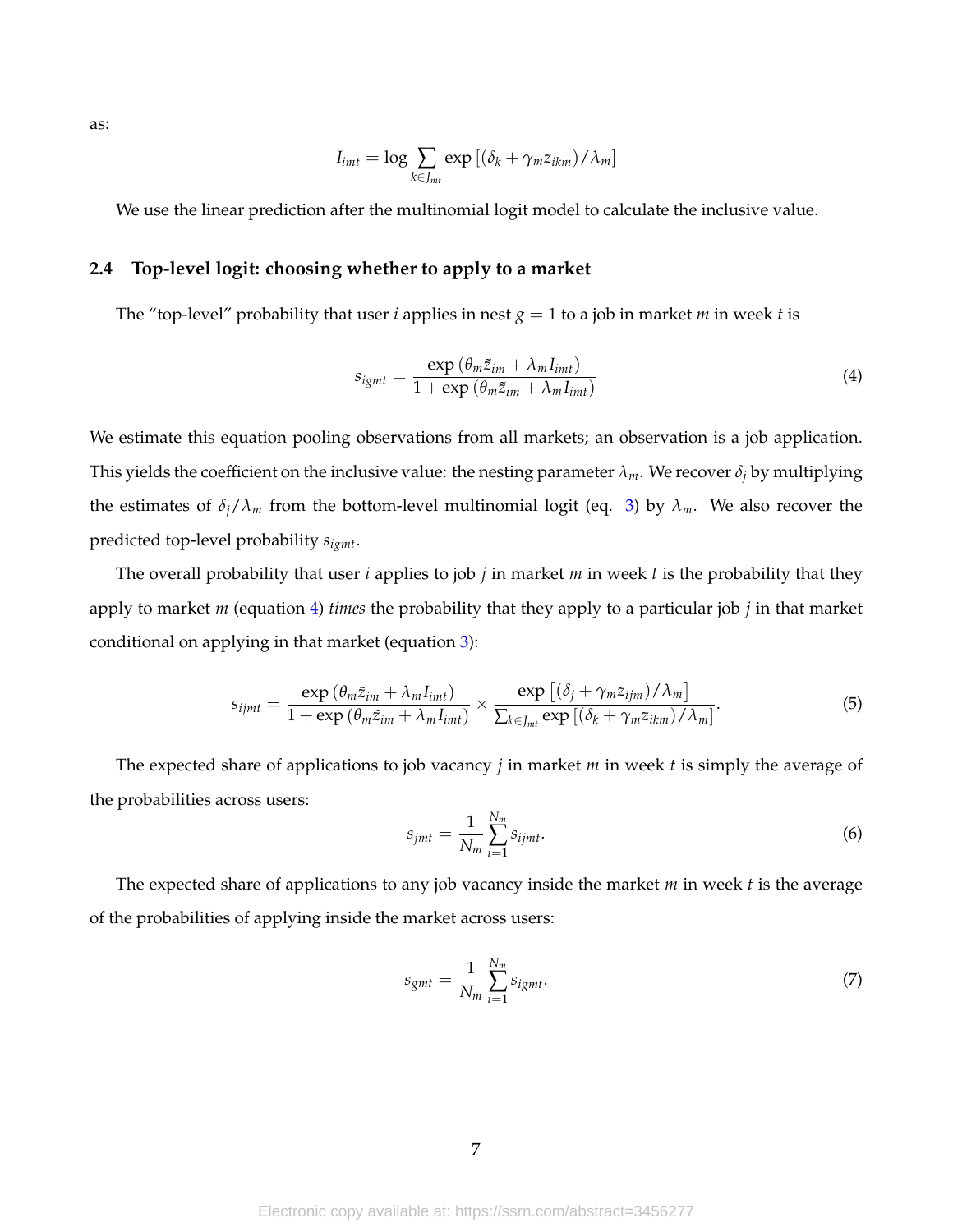#### **2.5 The impact of the wage on the utility of a job**

As in Berry (1994), we then run a regression of the estimated job values *δ<sup>j</sup>* on the log wage and the number of employees of the firm and the square of the number of employees of the firm (equation 2). We do this using either OLS or IV, and we control for job title fixed effects in some regressions. Note that the steps of estimating the nested logit from the application level data has already uncovered the "substitution" parameter  $\lambda_m$  and so the parameters of  $\delta$  are all that remains for us to learn. We also note that, while only vacancies with a posted wage are used for the wage equation, all vacancies are used in the nested logit model to estimate *δ<sup>j</sup>* .

#### **2.6 Wage and Nesting Parameters Flexibility**

We estimate three versions of the model, with different levels of flexibility for the wage and nesting parameters. In the first version, we treat both the wage coefficient  $\alpha$  and the nesting parameter  $\lambda$  as constant across markets. In a second version of the model, we allow for the *α* and *λ* parameters to be different for low-skill and high-skill occupations, and for rural and urban commuting zones. In particular, we classify an occupation into the "low-skill" group if the mean BLS OES hourly wage in 2012 for its 3-digit SOC code is below the median (18.16 in 2012 dollars), and into the "high-skill" group if it is above the median. We classify a commuting zone as "rural" if its population density is below the median (520 people per square mile<sup>3</sup>), and "urban" if its population density is above the median. We call this version, with heterogeneity across two wage categories by two population density categories, the "intermediate" version of the model.

Our third version allows for the  $\alpha$  and  $\lambda$  parameters to vary freely across 6-digit SOC occupations, as well as continuously with population density (using a quadratic in population density). We call this the "full" version of the model.

In all three versions, for the top level logit we include the following controls: a dummy for whether the applicant is in the same commuting zone as the job vacancy, market  $(CZ \times SOC)$  fixed effects, and year-week fixed effects. For the bottom level multinomial logit we include the log of distance between the applicant's zipcode and the zipcode of the job vacancy.

 $3A$  density of at least 1,000 people per square mile is one of the criteria for an urbanized area as defined by Census: https: //www2.census.gov/geo/pdfs/reference/GARM/Ch12GARM.pdf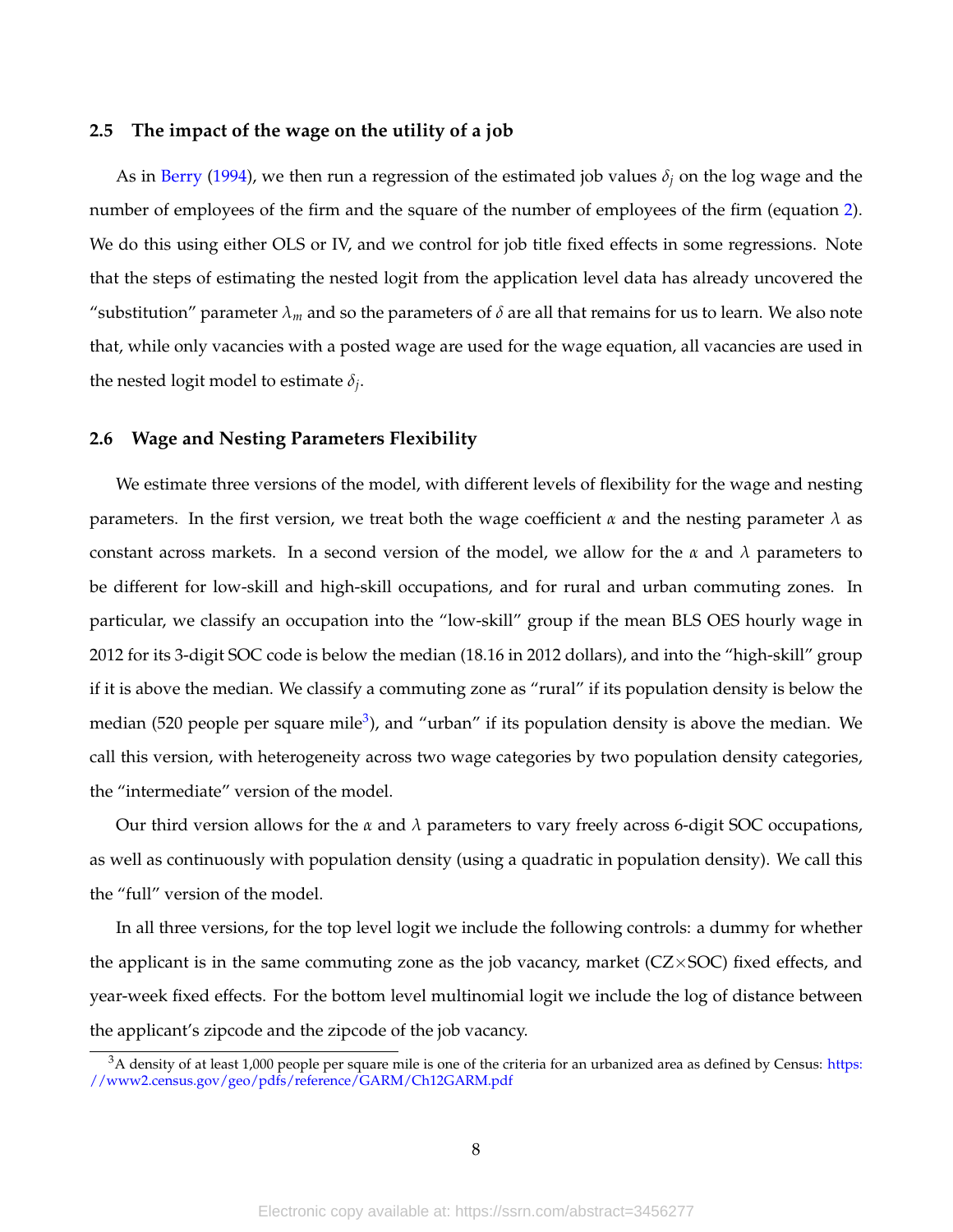For the wage equation that relates the job fixed effects to job characteristics (including the wage), we include market fixed effects, firm size measured as the log number of employees, and firm size squared. In some specifications we also include job title fixed effects.

#### **2.6.1 Instruments for the wage**

Since the wage is endogenous, we need to instrument for it. We consider three broad strategies to construct instruments for the wage. One is to use variation in the choice set of job seekers, the so-called "BLP" instruments, as in Berry, Levinsohn and Pakes (1995), Nevo (2000) and Berry and Haile (2014). Another set of instruments is based on the idea that multi-location firms may try to limit within-firm cross-location variation in wages. Reasons for this could have to do with fairness norms or with the ease of setting wage policy at the firm level. For all sets of instruments, we have to consider whether they are likely to be correlated with unobserved (to us) job characteristics.

To construct instruments that measure the variation in possible choice sets across markets, we look at the characteristics of other job vacancies in the market, such as the number of vacancies, and the size of the other firms that post in the market. If the model is correct, these are excluded because they do not enter the formula for the utility of user *i* for product *j* (see Berry and Haile (2014)). However, if job characteristics can respond relatively quickly to changes in demand, and to changes in the jobs posted by other firms, then the exogeneity restriction could be violated. This is an important drawback of these instruments in the context of labor market vacancies, as the vacancies change constantly and rapid responses may be possible.

We consider two variants of instruments based on the job characteristics: first a simple version instrumenting only with the number of vacancies in the market, and then a version instrumenting with the number of vacancies in the market, the sum across other vacancies of log employment of the posting firm, and the sum across other vacancies of the square of log employment of the posting firm. $^4$  In the latter case, since we have more than one instrument, we estimate the equation using 2-step GMM.

Second, given the potential endogeneity of BLP-style instruments in our context, we consider alternative identification strategies. One alternative set of instruments is a variant of the "Hausman instru-

<sup>&</sup>lt;sup>4</sup>There is a tradition of constructing the BLP instruments as sums of other products' characteristics, as in Berry, Levinsohn and Pakes (1995), although this ignores arguments for various non-linear functions that may better approximate optimal instruments, as discussed in Berry, Levinsohn and Pakes (1999), Reynaert and Verboven (2014) and Gandhi and Houde (2017).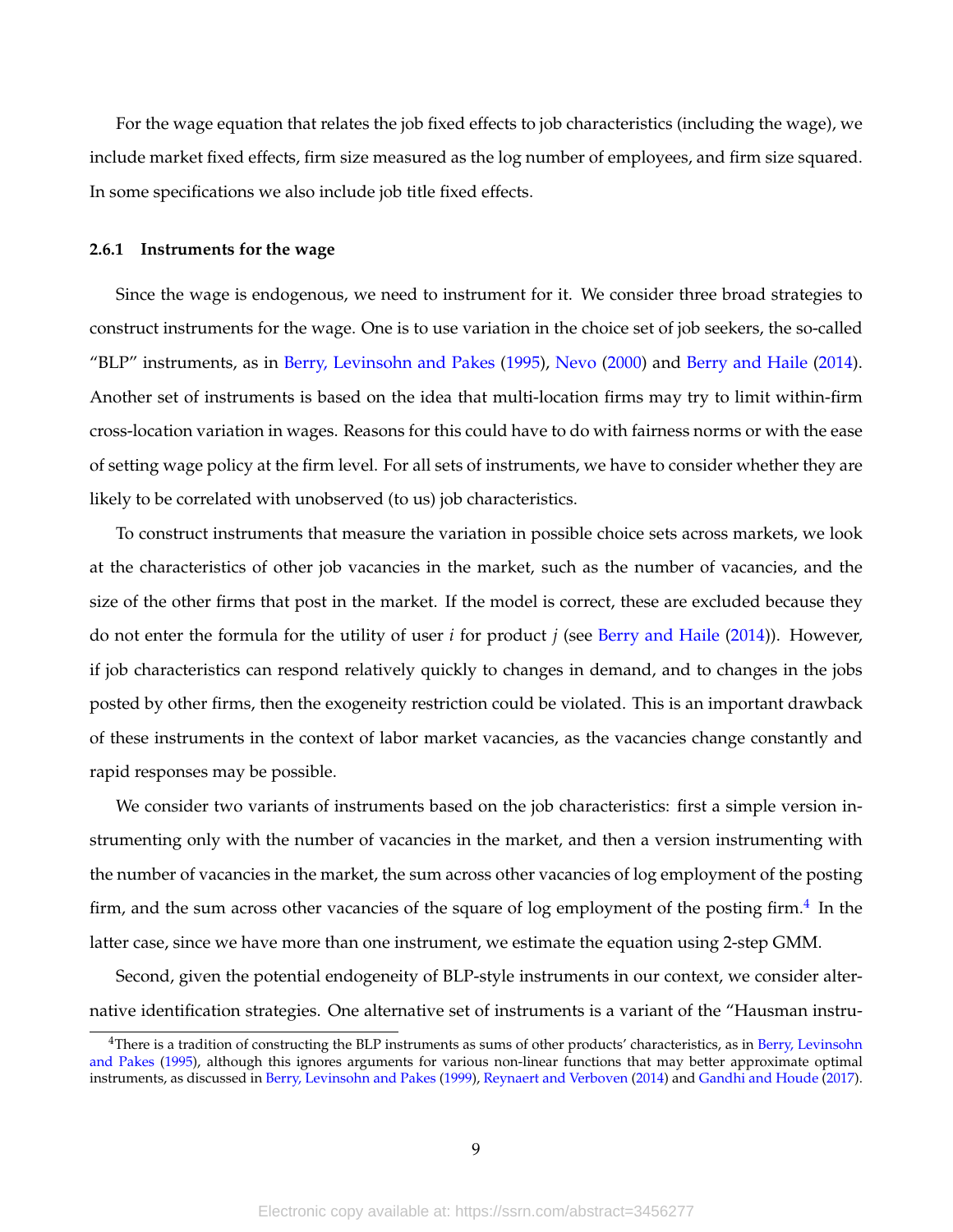ments" often used in the industrial organization literature (Hausman, Leonard and Zona, 1994). For example, the price of Cheerios in Atlanta in a given week would be instrumented by the average price of Cheerios in that week across all US cities except Atlanta. The Hausman idea of instruments based on prices in other markets relies on costs being correlated across locations, but demand shocks that are not. In the context of wages, the similar condition for the estimation of labor supply is that firms' within-market wage decisions reflect a common (across markets) firm-level marginal productivity (labor demand), but not common shocks to unobserved job characteristics.

Alternatively, if firms set wages with some effort to reduce cross-location wage inequality, variation in competitive labor market conditions across the markets where a firm operates can lead to correlated wages, within-firm across markets. This will lead to other market wages that predict own-market wages but are naturally excluded from own-market labor supply decisions. DellaVigna and Gentzkow (2019) discuss and document firm-level retail pricing decisions that hold prices constant across markets within firm. Similar forces could be at work with wages. Of course, the empirical relevance of other-market within-firm wages can be tested in the data.

We adapt this idea to instrument a job vacancy's wage by using the average wage for job vacancies posted by the same firm in a given week in all other ( $CZ \times SOC$ ) markets. We also construct a variant of the instrument excluding from the calculation of the average any markets that are in the same CZ (but other SOCs) or the same SOC (but other CZs). Excluding the same CZ or same SOC makes the instrument somewhat more plausible.

Our first version of Hausman instruments can easily be criticised on the grounds that firm-level wage decisions across locations may involve simultaneous changes to unobserved benefits and working conditions. If so, a firm's wages in other locations may reflect the unobserved quality of the job in this location. We therefore use a set of instruments that go one step further, by considering not the average wage of the firm in other markets, but the average of the underlying determinants of the wage of the firm in other markets. To implement this strategy, we first obtain predicted wages for each market by running a regression of wages on CZ-SOC fixed effects and year-week fixed effects, and obtaining the corresponding predicted values for the wages. We then take averages of the predicted wages across vacancies posted by the same firm in other markets. As with the Hausman instruments, we calculate two versions: one using the average predicted wage for vacancies by the same firm in all other CZ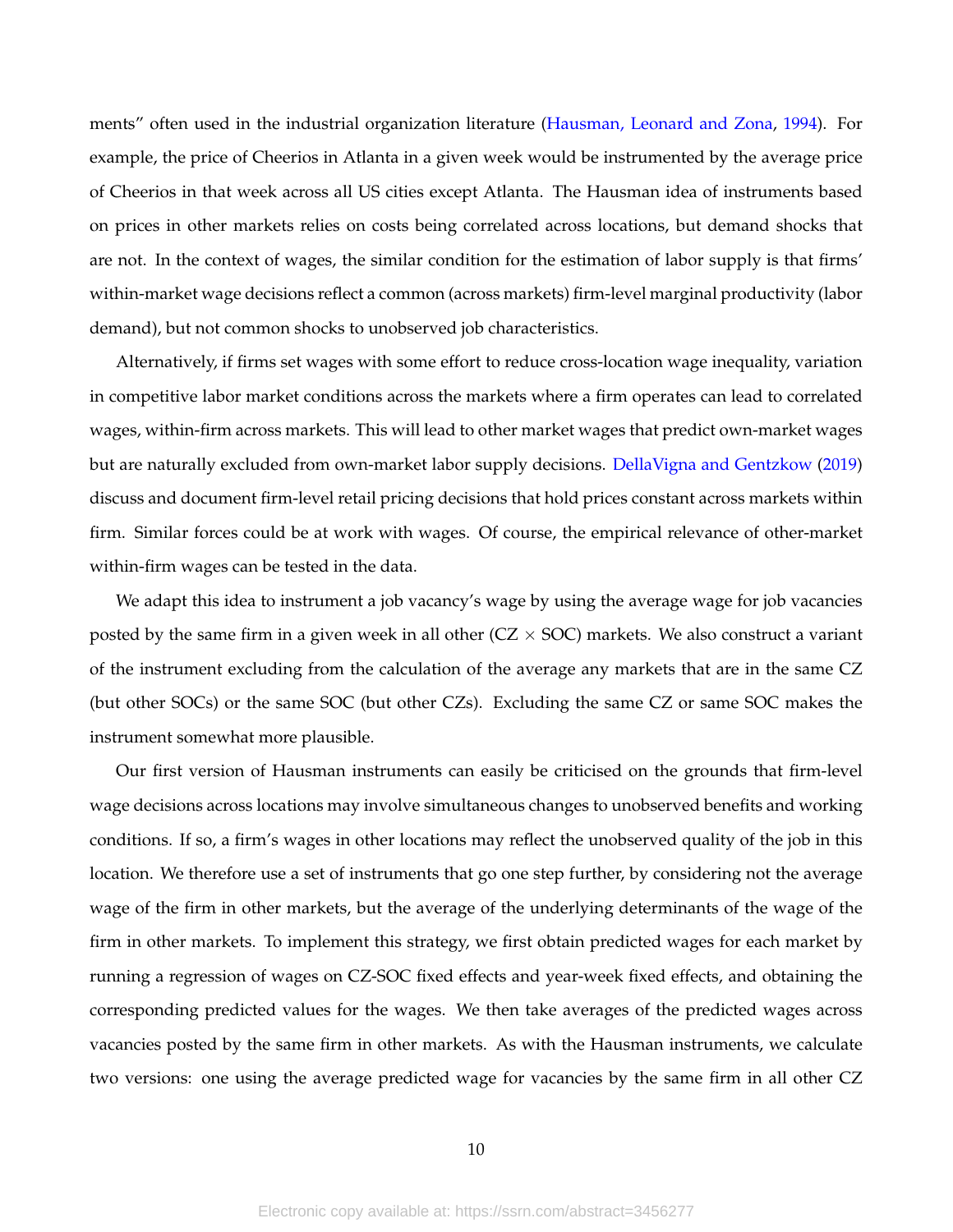$\times$  SOC markets, and one – plausibly more exogenous – excluding markets that are in the same CZ or the same SOC from the average predicted wage calculation. Intuitively, this third set of instruments amounts to saying that if a firm faces high-wage competition in other markets, then it also pays higher wages in the current market.

Our preferred specification is this last one, the instrument based on the average *predicted* wage for vacancies by the same firm in all other  $CZ \times SOC$  markets excluding markets that are in the same  $CZ$  or the same SOC from the average predicted wage calculation. We also run a version of this specification with job title fixed effects, which improves the wage prediction, but also creates estimation issues due to the large number of instruments.

One important caveat about the instruments based on wages in other markets is that some types of firms, which hire some classes of occupations, may engage in across-location wage-setting, but in other cases firms may set wages only based on own-market conditions. Thus, our Hausman-like instruments may work better in some occupational markets in others, a possibility that suggests further research focusing on subsets of firms and occupations where instruments can be more closely tailored to specific conditions.

#### **2.7 Elasticity Formulas**

We use the estimated nesting parameter  $\lambda_m$ , wage coefficient  $\alpha$ , and the predicted probabilities of application such as *Sijmt* to calculate the wage elasticity at the vacancy, market and firm level.

**Vacancy-Level Elasticities** The slope of the probability that user *i* applies to job vacancy *j* in week *t* with respect to the utility of job vacancy *j* is

$$
\frac{\partial s_{ijmt}}{\partial \delta_j} = s_{ijmt} \left( \frac{1}{\lambda_m} - \frac{1 - \lambda_m}{\lambda_m} s_{igmt} - s_{ijmt} \right). \tag{8}
$$

The slope of the probability that user *i* applies to job vacancy *j* in week *t* with respect to the utility of job vacancy  $k \neq j$  is

$$
\frac{\partial s_{ijmt}}{\partial \delta_k} = -s_{ijmt} \left( \frac{1 - \lambda_m}{\lambda_m} s_{igmt} + s_{ikmt} \right). \tag{9}
$$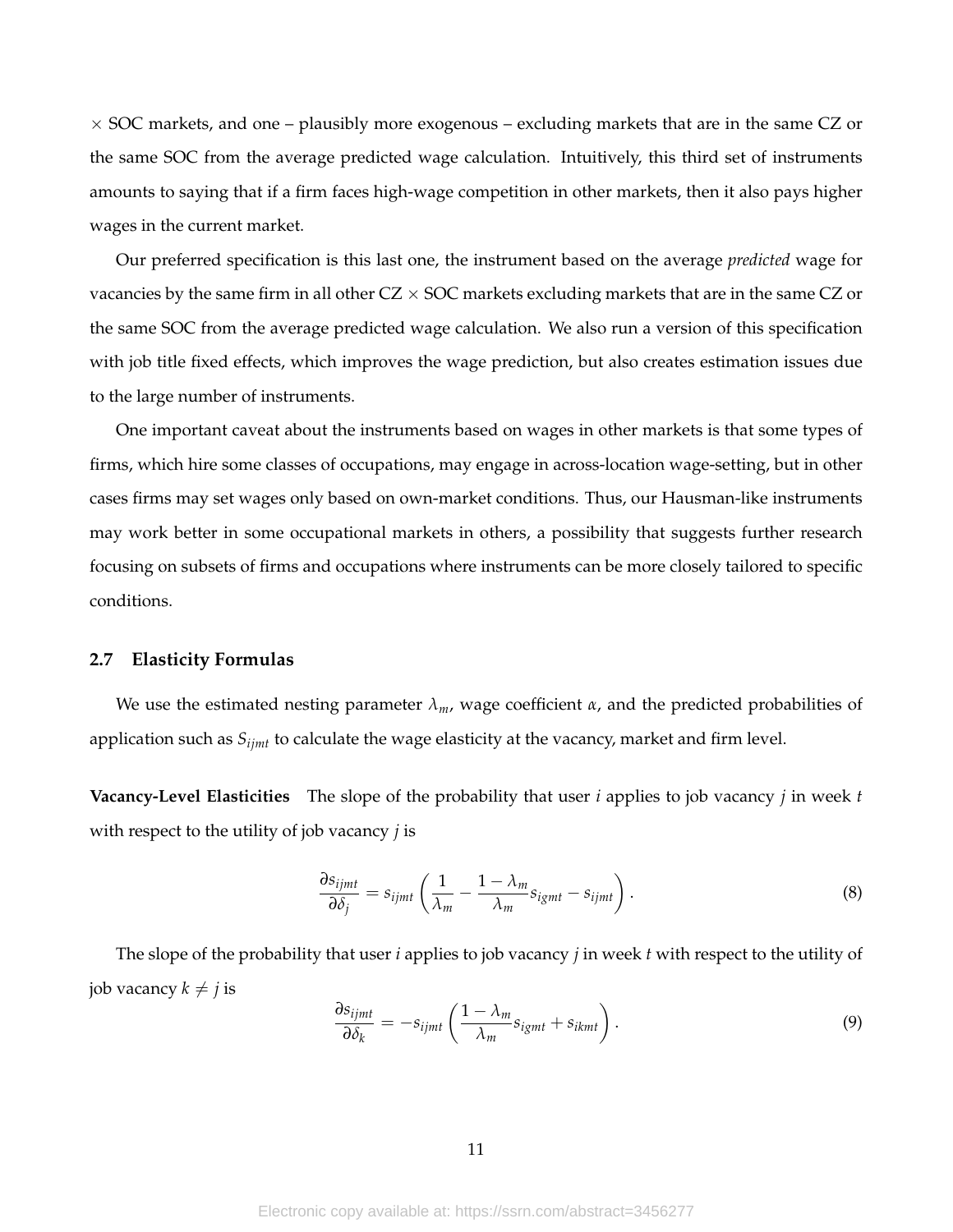The slopes of the expected shares are the averages of the slopes across users:

$$
\frac{\partial s_{jmt}}{\partial \delta_k} = \frac{1}{N_m} \sum_{i=1}^{N_m} \frac{\partial s_{ijmt}}{\partial \delta_k}.
$$
 (10)

The general formula for the elasticity of the share of job vacancy *j* in week *t* with respect to vacancy *k*'s (where  $k = j$  or  $k \neq j$ ) wage is:

$$
\frac{\partial \log s_{jmt}}{\partial \log w_k} = \frac{\alpha}{s_{jmt}} \cdot \frac{\partial s_{jmt}}{\partial \delta_k}.
$$
\n(11)

The elasticity of the share of job vacancy *j* in week *t* with respect to vacancy *j*'s own wage is

$$
\frac{\partial \log s_{jmt}}{\partial \log w_k} = \frac{\alpha}{s_{jmt}} \cdot \frac{1}{N_m} \sum_{i=1}^{N_m} s_{ijmt} \left( \frac{1}{\lambda_m} - \frac{1 - \lambda_m}{\lambda_m} s_{igmt} - s_{ijmt} \right)
$$
(12)

The elasticity of the share of job vacancy *j* in week *t* with respect to vacancy  $k, k \neq j$ 's wage is

$$
\frac{\partial \log s_{jmt}}{\partial \log w_k} = \frac{\alpha}{s_{jmt}} \cdot \frac{1}{N_m} \sum_{i=1}^{N_m} -s_{ijmt} \left( \frac{1 - \lambda_m}{\lambda_m} s_{igmt} + s_{ikmt} \right)
$$
(13)

**Market-Level Elasticities** The slope of the probability that user *i* applies to nest  $g = 1$  in week *t* with respect to the inclusive value is

$$
\frac{\partial s_{igmt}}{\partial I_{imt}} = \lambda_m s_{igmt} (1 - s_{igmt}). \tag{14}
$$

The slope of the the inclusive value with respect to the log wage of job vacancy *k* is

$$
\frac{\partial I_{imt}}{\partial \log w_k} = \frac{\alpha}{\lambda_m} s_{ikmt|g}.
$$
\n(15)

Combining the last two equations, the slope of the probability that user *i* applies to nest  $g = 1$  with respect to the log wage of job vacancy *k* is

$$
\frac{\partial s_{igmt}}{\partial \log w_k} = \alpha s_{ikmt} (1 - s_{igmt}). \tag{16}
$$

The total slope of user *i*'s probability of applying to the inside nest with respect to the log wage of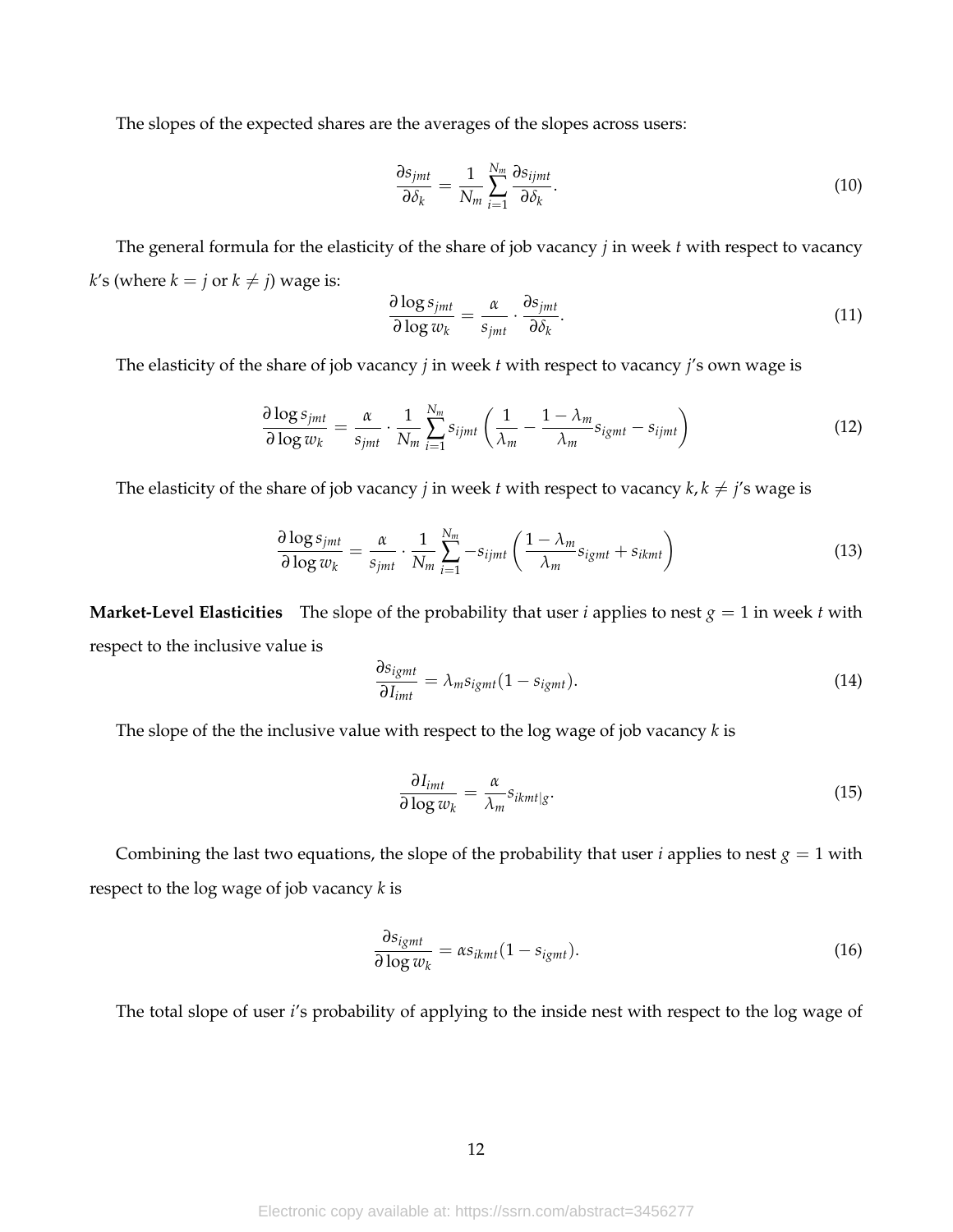all vacancies inside the market is

$$
\sum_{k \in J_{mt}} \frac{\partial s_{igmt}}{\partial \log w_k} = \alpha s_{igmt} (1 - s_{igmt}). \tag{17}
$$

The total slope of the expected share of the inside nest with respect to the log wage of all vacancies inside the market is

$$
\sum_{k \in J_{mt}} \frac{\partial s_{gmt}}{\partial \log w_k} = \alpha \frac{1}{N_m} \sum_{i=1}^{N_m} s_{igmt} (1 - s_{igmt}). \tag{18}
$$

The total elasticity of the expected share with respect to the wages of all vacancies in the market is

$$
\frac{1}{s_{gmt}}\sum_{k\in J_{mt}}\frac{\partial s_{gmt}}{\partial \log w_k}=\frac{\alpha}{s_{gmt}}\frac{1}{N_m}\sum_{i=1}^{N_m}s_{igmt}(1-s_{igmt}).\tag{19}
$$

**Firm-level Elasticities** There are F firms. Firm *f* posts a subset  $\mathcal{F}_f$  of the job vacancies in market *m* in week *t* (which might also be just one vacancy, or no vacancies). Note that firm *f* could also post jobs in other  $CZ \times SOC$  markets, but we do not take this into account in our analysis because our model treats any application outside the market as part of the outside option. The probability that user *i* applies to a job posted by firm *f* in market *m* in week *t* is

$$
s_{ifmt} = \sum_{j \in \mathcal{F}_f} s_{ijmt}.\tag{20}
$$

The slope of the probability that user *i* applies to a job vacancy posted by firm *f* with respect to the log wage of job *k* posted by firm *f* is a sum of own-wage elasticities and cross-wage elasticities:

$$
\frac{\partial s_{ifmt}}{\partial \log w_k} = \sum_{j \in \mathcal{F}_f} \frac{\partial s_{ijmt}}{\partial \log w_k}.
$$
\n(21)

The slope of the expected share of firm *f* with respect to the log wage of job *k* posted by firm *f* is a sum of own-wage elasticities and cross-wage elasticities:

$$
\frac{\partial s_{fmt}}{\partial \log w_k} = \sum_{j \in \mathcal{F}_f} \frac{\partial s_{jmt}}{\partial \log w_k}.
$$
 (22)

The total slope of the expected share of firm *f* with respect to a simultaneous change in the log wage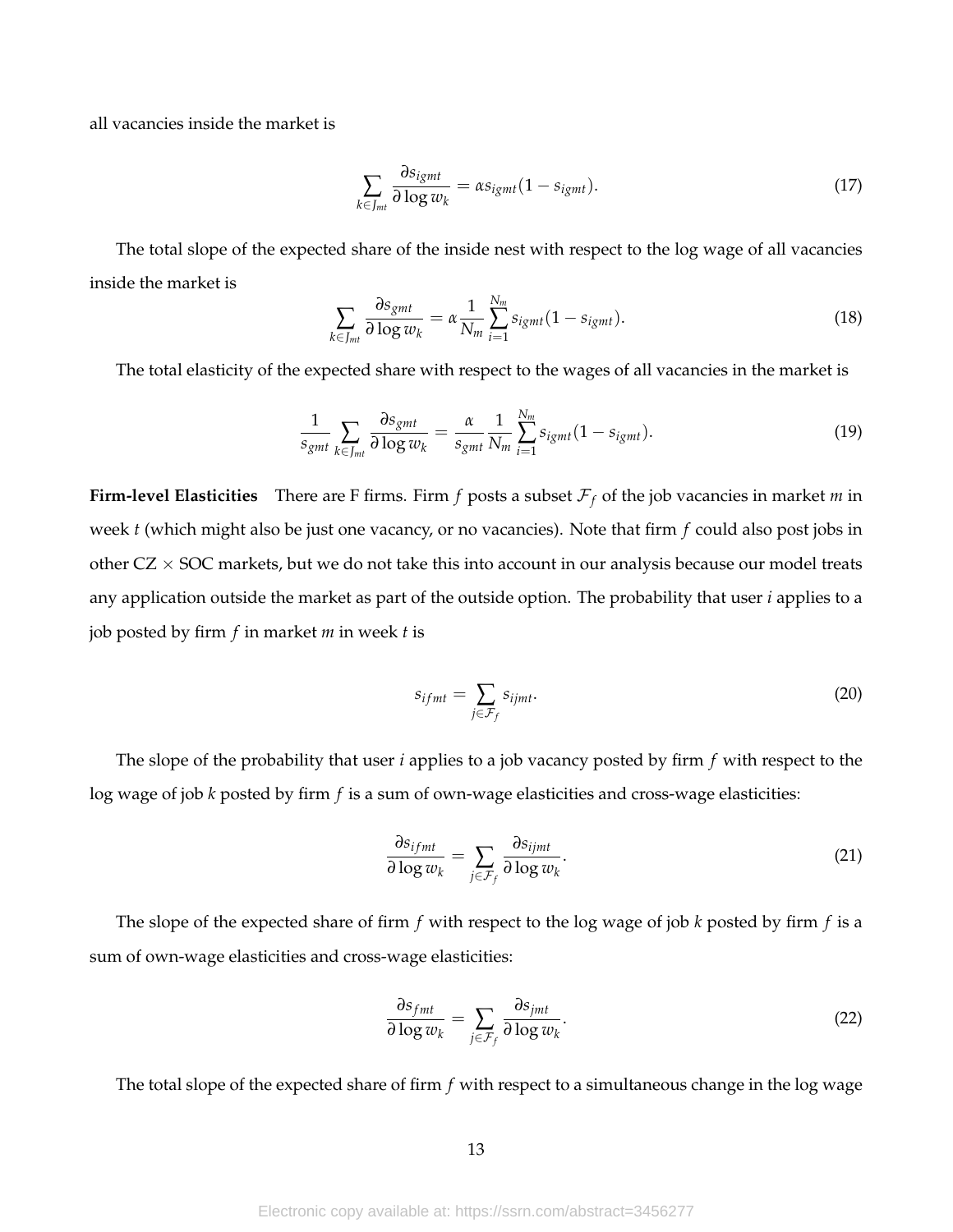for all of its own vacancies is

$$
\sum_{k \in \mathcal{F}_f} \frac{\partial s_{fmt}}{\partial \log w_k} = \sum_{k \in \mathcal{F}_f} \sum_{j \in \mathcal{F}_f} \frac{\partial s_{jmt}}{\partial \log w_k}.
$$
\n(23)

The total elasticity of the expected share of firm *f* with respect to a simultaneous increase in the wage for all of its own vacancies is obtained by dividing the last equation by the expected share of firm *f* in market *m* in week *t*:

$$
\frac{1}{s_{fmt}}\sum_{k\in\mathcal{F}_f}\frac{\partial s_{fmt}}{\partial \log w_k} = \frac{1}{s_{fmt}}\sum_{k\in\mathcal{F}_f}\sum_{j\in\mathcal{F}_f}\frac{\partial s_{jmt}}{\partial \log w_k}
$$
(24)

*∂sjmt*  $\frac{o_{symt}}{\partial \log w_k}$  can be found in equation 12 multiplied by  $s_{jmt}$  for the own elasticity, and equation 13 multiplied by *sjmt* for the cross elasticity.

# **3 Results**

## **3.1 Basic model**

In the basic model (Table 1 and 2), wage coefficients and nesting parameters are constrained to be the same for all markets.

In Table 1, we first report the impact of wages on the job-specific utility  $\delta_i$  using OLS. Surprisingly, the impact of wages on job utility is negative (column 1). This counterintutive result is explained by Marinescu and Wolthoff (2016) as reflecting important job heterogeneity within a SOC-6 occupation. For example, in the accountant and auditors occupation, "senior accountant" job titles pay more but receive fewer applications than "junior accountant" job titles. Therefore, in column 2, we control for job title fixed effects, which restores the expected positive relationship between wages and the utility of a job.

Wages are likely to be endogeneous because they are correlated with unobserved job characteristics. Therefore, in the rest of Table 1, we instrument the wage with a series of different BLP style instruments, instrumenting the wage with characteristics of competing jobs. In columns 3 and 4 (without and with job title fixed effects), we instrument the wage with the number of vacancies in the market posted by competitor firms. This yields much larger wage coefficients than the OLS estimates and suggests that OLS suffers from significant downward bias. In columns 5 and 6, we add to the instrument list: instead of just the number of vacancies posted by competitors in the market, we also include the sum of the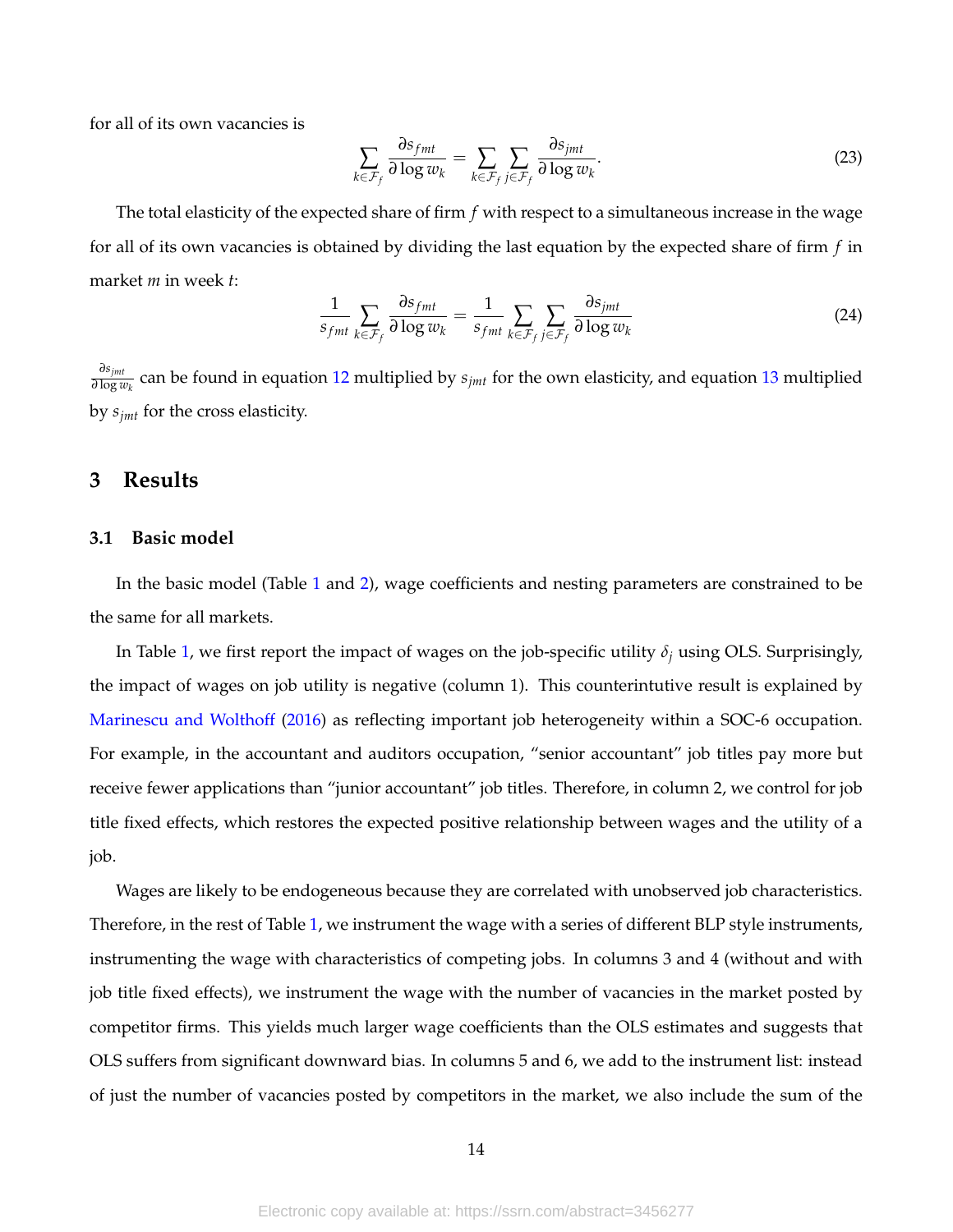log number of employees of competitor firms, and the sum of square of the log number of employees of competitor firms. In these specifications, the wage coefficient is smaller but still much bigger than the OLS estimate. It is possible that the very high wage coefficients found when instrumenting with the number of vacancies alone are biased by the endogeneity of the number of vacancies: indeed, unlike the number of product varieties in a market, the number of vacancies can be adjusted at high frequency and is thus more likely to be endogeneous.

In Table 2, we instrument the wage with a series of different more Hausman-like instruments. Instrumenting the wage by the average wage of the firm in other markets leads to a positive estimate of the wage effect (column 1), while further controlling for job titles increases the magnitude of the estimate (column 2), just like in OLS. We then instrument the wage with the average wage of the firm in other markets, but excluding the same SOC6 and the same commuting zone. This instrument is slightly less relevant than the wages of the same firm in all other markets, but still has a very high F-stat (compare columns 1-2 vs. 3-4). The wage estimates with this instrument are also positive and slightly higher in magnitude than in columns 1-2. Instead of the actual wages posted by the firm itself in other markets, we then use as instrument the predicted wage for the firm in other markets, either including the same CZ and same SOC (Table 2, columns 5-6) or excluding these (columns 7-8). This strategy yields higher wage coefficients than in columns 1-4 but typically smaller than for the BLP style instruments in Table 1.

Using the structure of the nested logit, we can derive the market-level application elasticity, the firmlevel elasticity and the vacancy-level elasticity. The medians of these elasticities are all reported at the bottom of Tables 1 and 2; the median is reported because means are driven by outliers (distributions of estimates are reported for the "full" model in Figures 4 and 6). In all cases, the firm-level elasticity is only slightly lower than the vacancy level elasticity: this is because most firms do not post multiple vacancies in the same week in the same SOC6 by commuting zone labor market. The OLS estimates in Table 1 lead to implausibly low elasticities. The IV estimates lead to a median market-level elasticity between 0.12 and 1.1, and a firm-level elasticity between 1.3 and 7.8. Generally, including job titles yields higher elasitcity estimates and BLP instruments yield higher elasticities than Hausman-style instruments.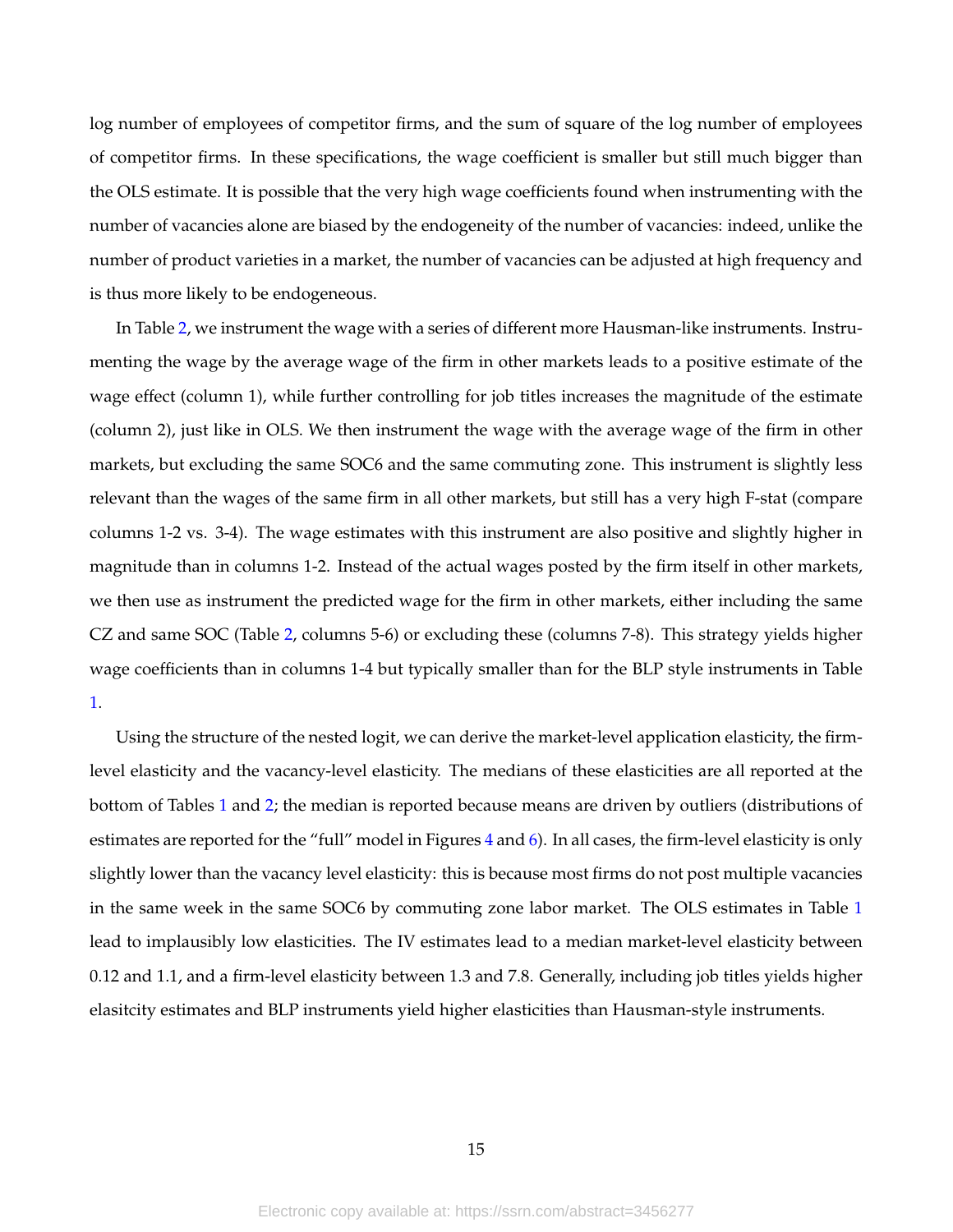#### **3.2 Heterogeneity**

We now allow the wage coefficients and the nesting parameters to vary across labor markets. Otherwise, the estimation strategy stays the same.

In Tables 3 and 4, we report estimates of the intermediate model, which allows for different wage coefficients and nesting parameters for low-skill and high-skill occupations and for urban and rural commuting zones. As before, OLS yields elasticities that are implausibly low. For the intermediate model, the BLP style instruments have limited relevance, especially when also including job title fixed effects (see F-stat in Table 3). The Hausman style instruments (Table 4) are more relevant, but the F-stat is still too low for specifications with job title fixed effects. In terms of the magnitudes of the elasticity estimates, the Hausman style instruments yield similar magnitudes to those in Table 2.

How do elasticities differ between low and high skill occupations and between urban and rural commuting zones? Figures 1 and 2 report elasticities from our preferred specification, column 6 in Table 4. It is clear that rural commuting zones have lower market and firm-level elasticites than urban commuting zones, both for low and high skilled occupations. These lower elasticites may reflect lower job opportunities in less densely populated areas and is consistent with reduced-form elasticity estimates in Azar, Marinescu and Steinbaum (2019). On the other hand, differences in elasticities between low and high skilled occupations are very small for firm-level elasticities, while low skill occupations have higher market-level elasticities than high skill occupations.

We then move to an even more flexible model, the "full" model, which allows for different wage coefficients and nesting parameters by SOC-6 occupation and by (a quadratic in) population density. With this model like with the intermediate model, rural commuting zones have lower elasticities than urban commuting zones. The median firm-level elasticities of this full model are very similar to the median firm-level elasticities of the intermediate model (Figure 2). The median market-level elasticities are slightly higher in the full model, especially for high skill occupations Figure 1).

In contrast to what we found for the intermediate level, low skill occupations always have *lower* firm-level and market-level elasticities than high skill occupations in the full model. This difference between the intermediate and full model is mostly driven by the high skill occupations having a higher elasticity in the full model as opposed to the intermediate model, while the low skill occupations have similar elasticities in both models. This suggests that there may be substantive heterogeneity between

16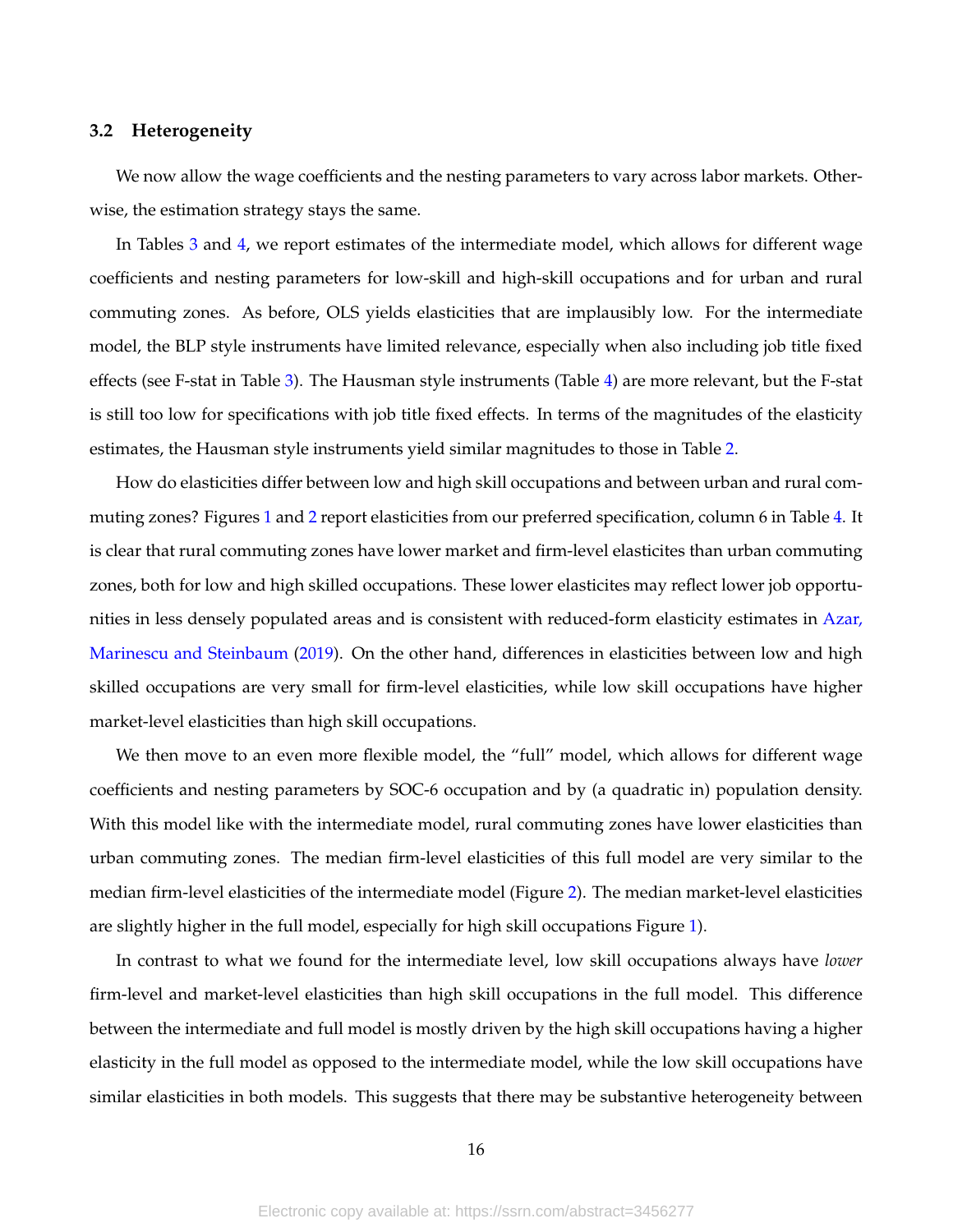high skill occupations that the intermediate model may not be flexible enough to pick up.

Based on Figures 1 and 2, we conclude that rural commuting zones have lower elasticities than urban commuting zones. Low and high skill workers have similar elasticities, though the exact ranking depends on the model, with a more flexible model yielding lower elasticities for low skill occupations. We cannot blindly assume that low skill workers can more easily move to other jobs because specific skills do not matter. Therefore, there is no strong reason to believe that a SOC-6 by commuting zone market definition is decidedly too narrow for low skill as opposed to high skill workers.

We now give more detail on the heterogeneity of elasticities by occupation and by population density in the full model.

In Figures 3 and 4, we show the range of elasticity estimates for each SOC-6 for the full model. The Figures exclude two outlier occupations ("Industrial engineers" and "other" small occupations) whose elasticities are show in appendix Figures 7 and 8. Most occupations have positive median elasticities, but there are a few occupations with negative median elasticities. While a negative elasticity is implausible, such negative estimates are likely to occur when we slice the data finely; for example, Farber (2015) finds negative labor supply elasticities for some individual taxi drivers. Rankings of occupations by market-level elasticities are somewhat different from rankings by firm-level elasticities. For marketlevel elasticities (Figure 3), sales representatives have the highest elasticity with a median slightly above 0.5. Truck drivers, whether heavy or light, have among the lowest market-level elasticities, suggesting that there are few suitable job substitutes for truckers in other labor markets (other occupation and/or other commuting zone). For firm-level elasticties, administrative assistant types of occupations occupy the top three spots for the most elastic, suggesting that these type of jobs tend to be more substitutes for each other within their market than other types of jobs. At the bottom of the firm elasticity scale are again light truck drivers, who also have the lowest market-level elasticity.

In Figure 5, we plot the median market-level elasticity as a function of the population density. Market-level elasticities increase with population density, especially when log population density is above 6.5, i.e. population density is above 665 per square mile; remember that the density threshold that is part of the definition of an urbanized commuting zone is 1000. So the median market level elasticity increases particularly fast with population density once we move into more urbanized commuting zones.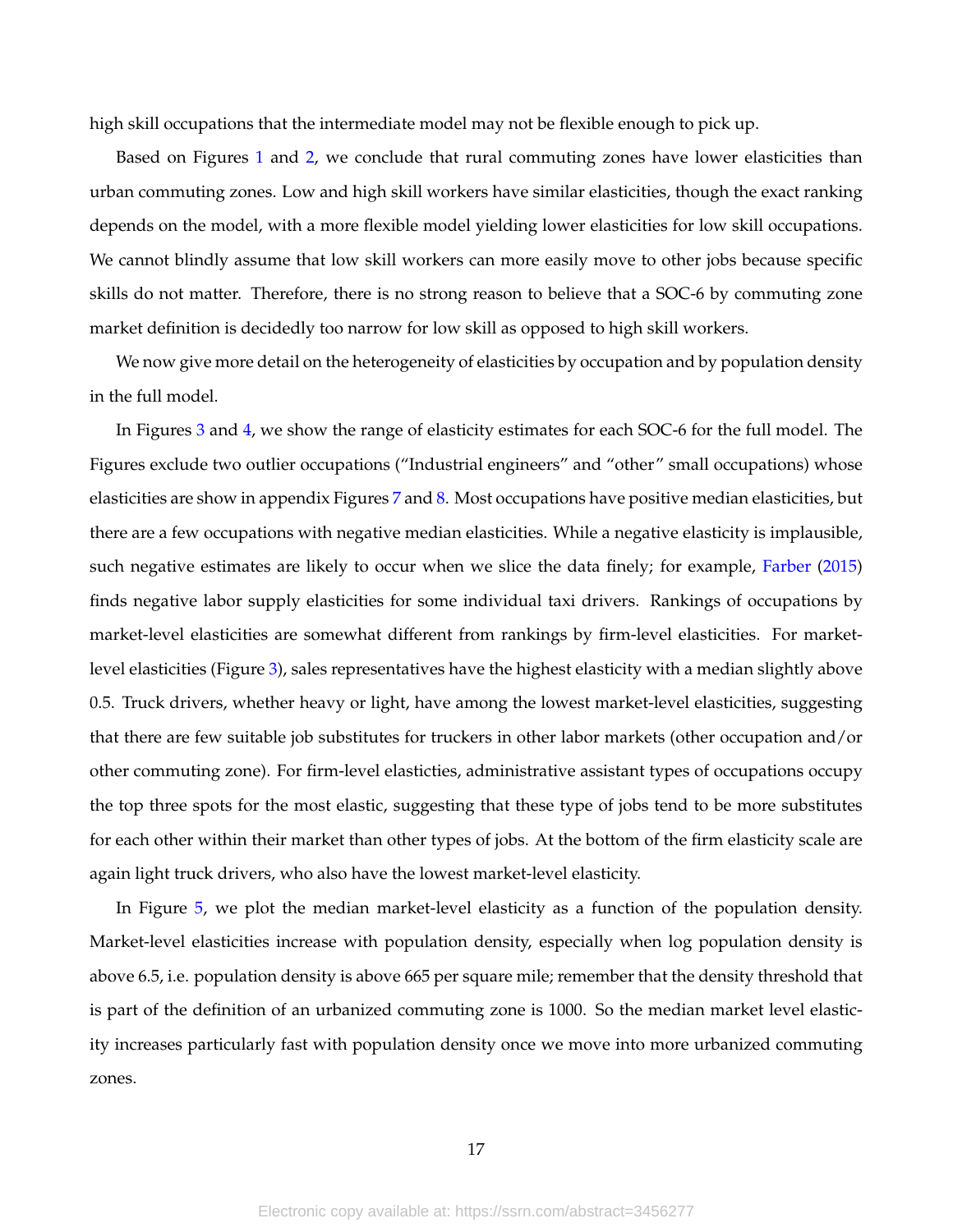Finally, in Figure 6, we show the relationship between population density and the distaste for distance calculated using the nesting parameters. Workers in more densely populated commuting zones are less likely to apply to jobs far away from their zip code of residence than workers in less densely populated areas. This could at first blush suggest that commuting zones are too narrow a definition of the labor market for rural areas. However, the very definition of a commuting zone takes into account the fact that people in rural areas are more willing to commute over long distances. In fact, the market level elasticities are *smaller* in less densely populated areas (Figure 5), suggesting that if anything commuting zones in rural areas may be too broad to define a labor market.

# **4 Implications for the labor supply elasticity and antitrust policy**

## **4.1 From the application elasticity to the labor supply elasticity**

Our econometric model gives us an estimate of the elasticity of job application with respect to wages. How does that translate into an elasticity of firm employment with respect to wages, i.e. a labor supply elasticity? We will use two approximations to calculate the labor supply elasticity based on our estimated application elasticity: (i) the labor supply elasticity is roughly equal twice the recruitment elasticity (increase in hires in response to an increase in wages), and (ii) the application elasticity is roughly equal to the recruitment elasticity.

The first assumption, that the labor supply elasticity is roughly equal twice the recruitment elasticity is discussed in Manning (2011). Let  $R(w)$  be the number of new hires (recruitment) as a function of the wage, and let *s*(*w*) be the number of separations as a function of the wage. If a firm's employment level  $N(w)$  does not change (steady state), we must have  $N(w) = R(w)/s(w)$ , and this implies that the labor supply elasticity  $\epsilon$  is  $\epsilon = \epsilon_{Rw} - \epsilon_{sw}$ , where  $\epsilon_{Rw}$  is the recruitment elasticity and  $\epsilon_{sw}$  is the separation elasticity. If  $\epsilon_{Rw} \approx -\epsilon_{sw}$ , then  $\epsilon \approx 2\epsilon_{Rw}$ . This rough equality between the recruitment and the separation elasticity is supported by empirical evidence: Dube et al. (2018) use their own estimates and other estimates from the literature to show that the recruitment elasticity (Horton, Rand and Zeckhauser, 2011) and the separation elasticity (Ho et al., 2016; Hsieh and Kocielnik, 2016; Yin, Suri and Gray, 2018) are very close to each other.

The second assumption – that the wage elasticity of applications is the same as the wage elasticity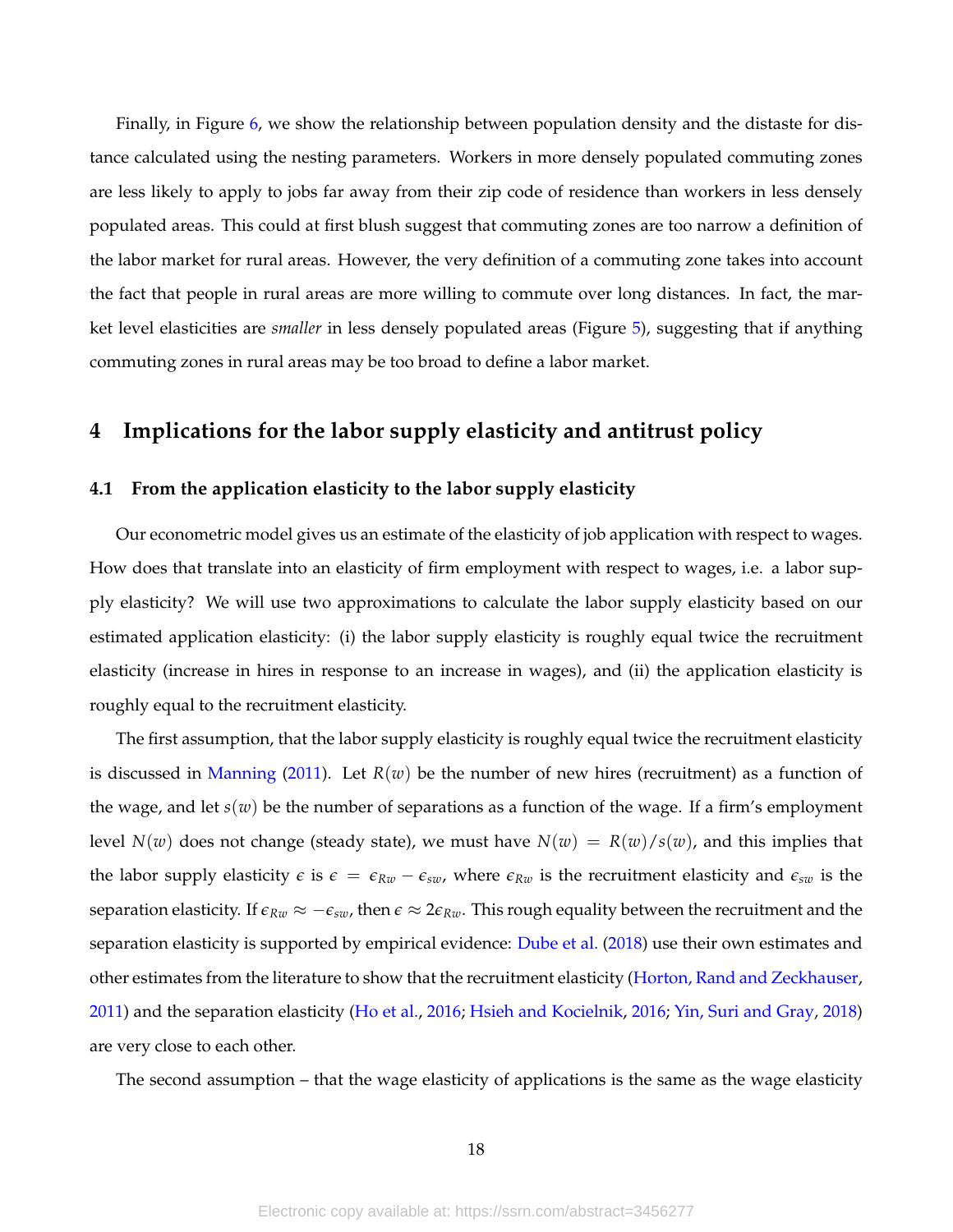of hiring – cannot be checked directly in our data but can be checked by comparing estimates of the application elasticity with estimates of the hiring elasticity. Dube et al. (2018) and Manning (2011) report estimates of the recruitment and the separation elasticites, and they are typically between 0 and 2, which is consistent with the application elasticity estimated by Marinescu and Wolthoff (2016), as well as the results from this paper. In summary, the wage elasticity of applications is of the same order of magnitude as recruitment and retention elasticities.

Overall, it seems reasonable to assume that the application elasticity is roughly equal to the hiring elasticity, which is equal to half of the labor supply elasticity. Under these assumptions, we can calculate the labor supply elasticity by multiplying our estimated application elasticities by two.

Under this assumption, we can calculate the markdown using our estimates of the wage elasticity of applications. Based on our preferred specification 7 from Table 4, the median markdown is 0.17, implying that workers' marginal productivity is about 17% higher than their wages. Overall, our results show that, even in the largest occupations and therefore arguably most competitive labor markets, wage markdowns are substantial, with a median of 17%.

## **4.2 From labor supply elasticities to market definition**

Since 1982, the horizontal merger guidelines have included the hypothetical monopolist test to determine whether a product market could be profitably monopolized. The idea of the hypothetical monopolist test is to use as the relevant antitrust market the smallest market for which a hypothetical monopolist that controlled that market would find it profitable to implement a "small significant non-transitory increase in price" (SSNIP).

In the 1982 horizontal merger guidelines, there were no specific instructions about how this SSNIP test could be applied, but an influential paper soon defined a methodology (Harris and Simons, 1991): critical loss analysis. Analogously, the hypothetical monopsonist test would suggest as the relevant antitrust market the smallest labor market for which a hypothetical monopsonist that controlled that labor market would find profitable to implement "small significant non-transitory reduction in wages" (SSNRW).

Consider a simple model of monopsony, with a constant value of marginal product of labor given by *a*, a wage *w* which depends on the employment level of the monopsonist *L*. The profits of the monop-

19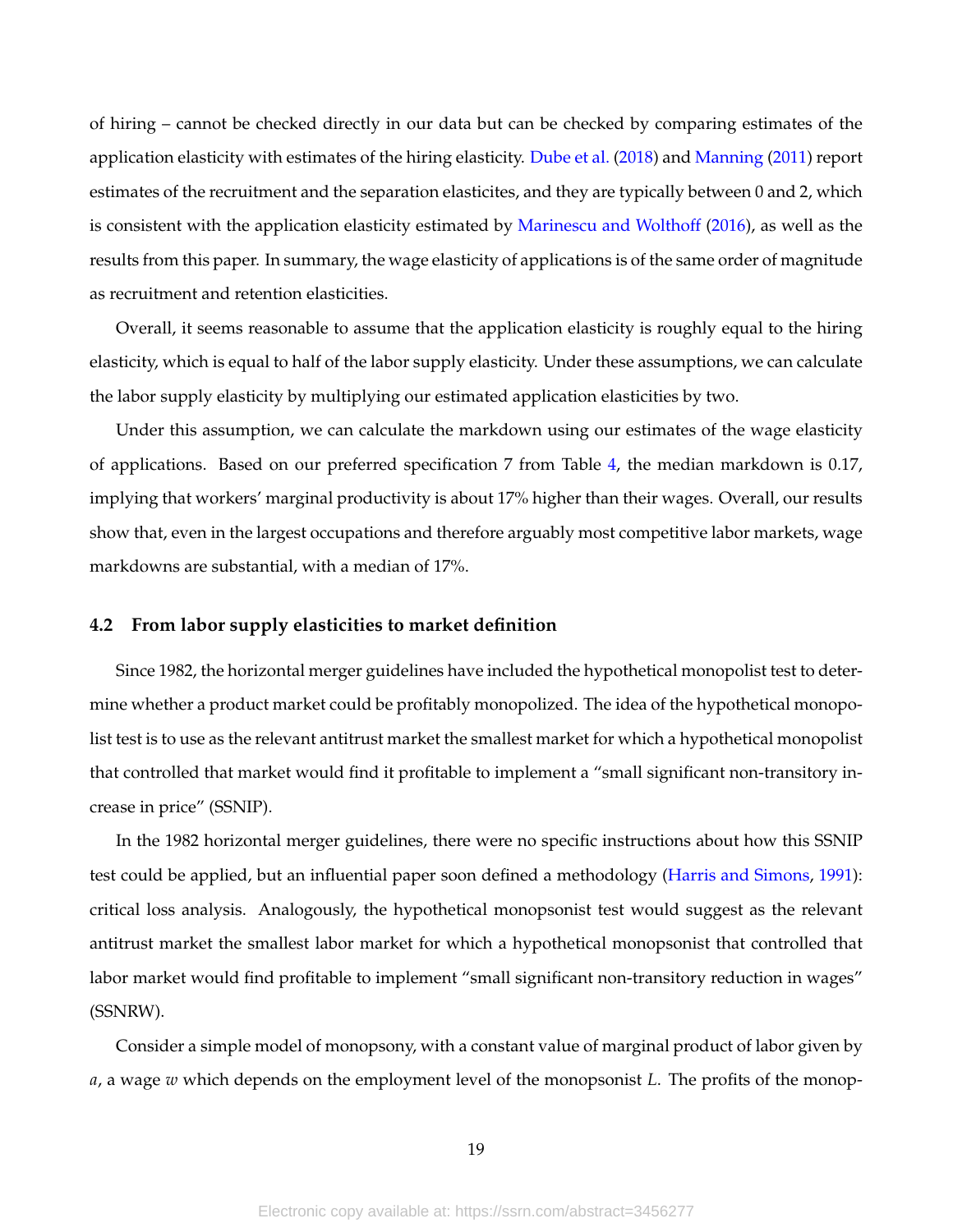sonist are

$$
\pi(L) = (a - w)L.
$$

If the monopsonist changes wages by ∆*w*, and this generates a change in labor supply ∆*L*, the change in profits is

$$
\Delta \pi = \Delta L \times (a - w - \Delta w) - \Delta w \times L.
$$

Thus, the SSNRW is profitable for the monopsonist if and only if

$$
\Delta L \times (a - w - \Delta w) > \Delta w \times L.
$$

Dividing on both sides by *wL*, we obtain

$$
\frac{\Delta L}{L} \times \left( \underbrace{\frac{a-w}{w}}_{\text{Markdown }\mu} - \frac{\Delta w}{w} \right) > \frac{\Delta w}{w}.
$$

Rearranging terms (and taking into account that the change in wage is negative, which changes the direction of the inequality):

$$
\frac{\Delta L/L}{\Delta w/w} < \frac{1}{\mu - \Delta w/w}.
$$

Since the left-hand side is approximately the elasticity of labor supply, which we denote *η*, we have that the critical elasticity (see Harris and Simons (1991) for the corresponding concept in the product market) for the wage reduction to increase profits is:

$$
\eta \approx \frac{1}{\mu - \Delta w/w}.
$$

The antitrust practice typically considers a 5% increase in price (for at least a year) as the SSNIP. Therefore, we will consider a 5% "small significant non-transitory reduction in wages" (SSNRW). The market is too broad if the actual labor supply elasticity is less than the critical elasticity.

If we have data on the firm-level and the market-level elasticity, then the inverse firm level elasticity can be used to estimate *µ* (by the Lerner rule), and the market-level elasticity can be used to estimate *η*. It is clear that the hypothetical monopsonist would face the market-level elasticity. But is it incoherent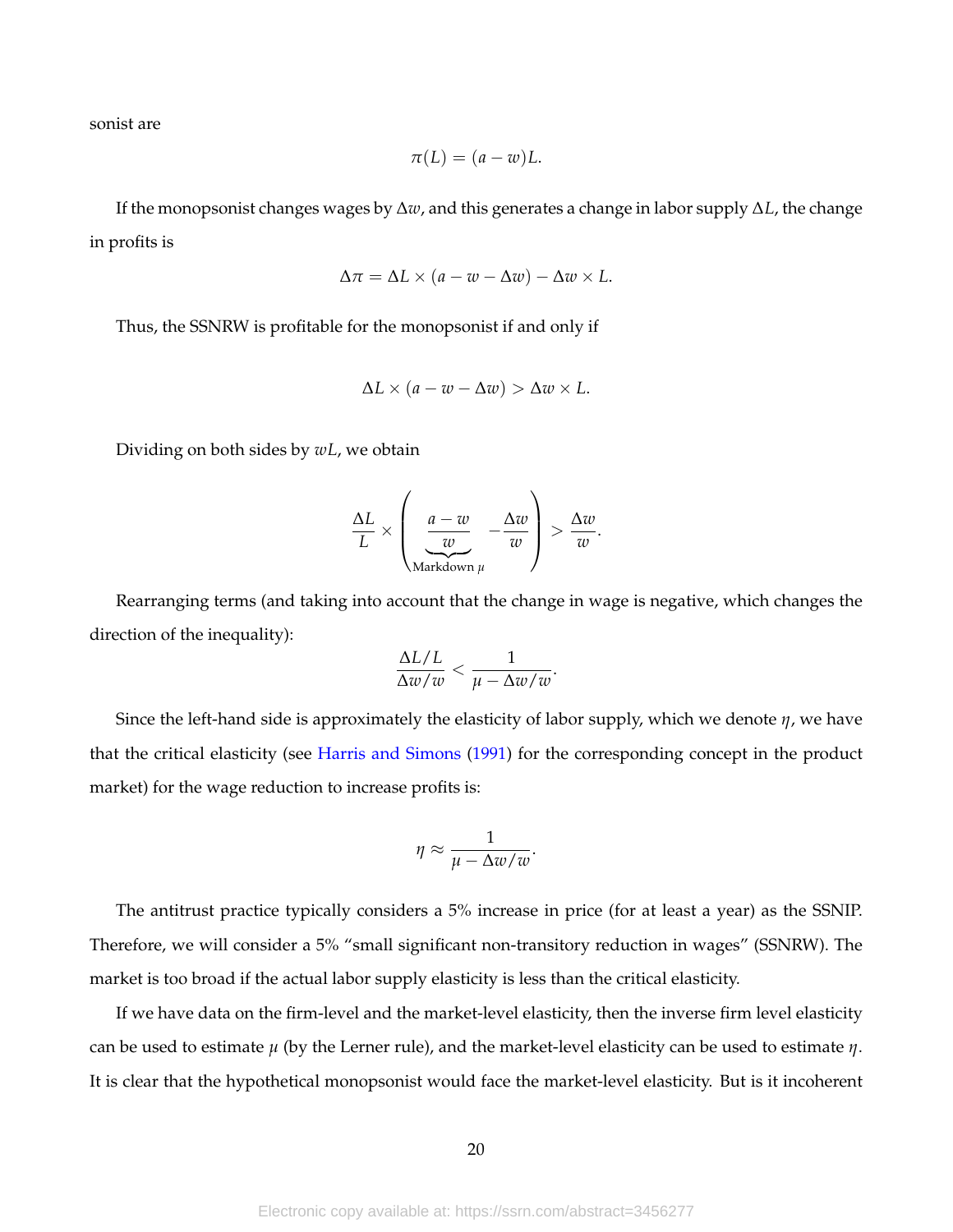then to estimate  $\mu$  from the firm-level elasticity of a non-monopsonist? It would be if we were talking about the monopsony profit-maximizing, because then the markdown should be 1/*η*. However, we are merely asking if the profit would increase from the status quo of the non-monopsonist.

Based on our estimates in Figure 3, we can perform the hypothetical monopsonist test for each occupation. The median market-level labor supply elasticity can be calculated as 2 ∗ median market level elasticity. The market-level elasticity is smaller than the critical elasticity for all occupations, indicating that the hypothetical monopsonist would find it profitable to decrease wages by 5%.

# **5 Conclusion**

Using data from a large online job board, we estimate the wage elasticity of applications at the vacancy-level, firm-level, and at the market-level where a labor market is defined by a SOC6 occupation and a commuting zone. We estimate workers' choice among differentiated jobs using a nested logit model. A series of instrumental variable estimators yield fairly consistent results. In our preffered specification, the firm-level application elasticity is 2.88, which is only slightly lower than the vacancylevel elasticity. The market-level application elasticity is 0.30. Multiplying these elasticities by two, one obtains an estimate of the labor supply elasticity. Our elasticity estimates also allow us to determine that a hypothetical monopsonist would find it profitable to decrease wages by 5% is most markets, implying that most occupations at the SOC-6 level are relevant antitrust markets. Our findings imply that the median wage markdown is 0.17, meaning that workers' productivity is 17% greater than their wages, indicating substantial employer market power.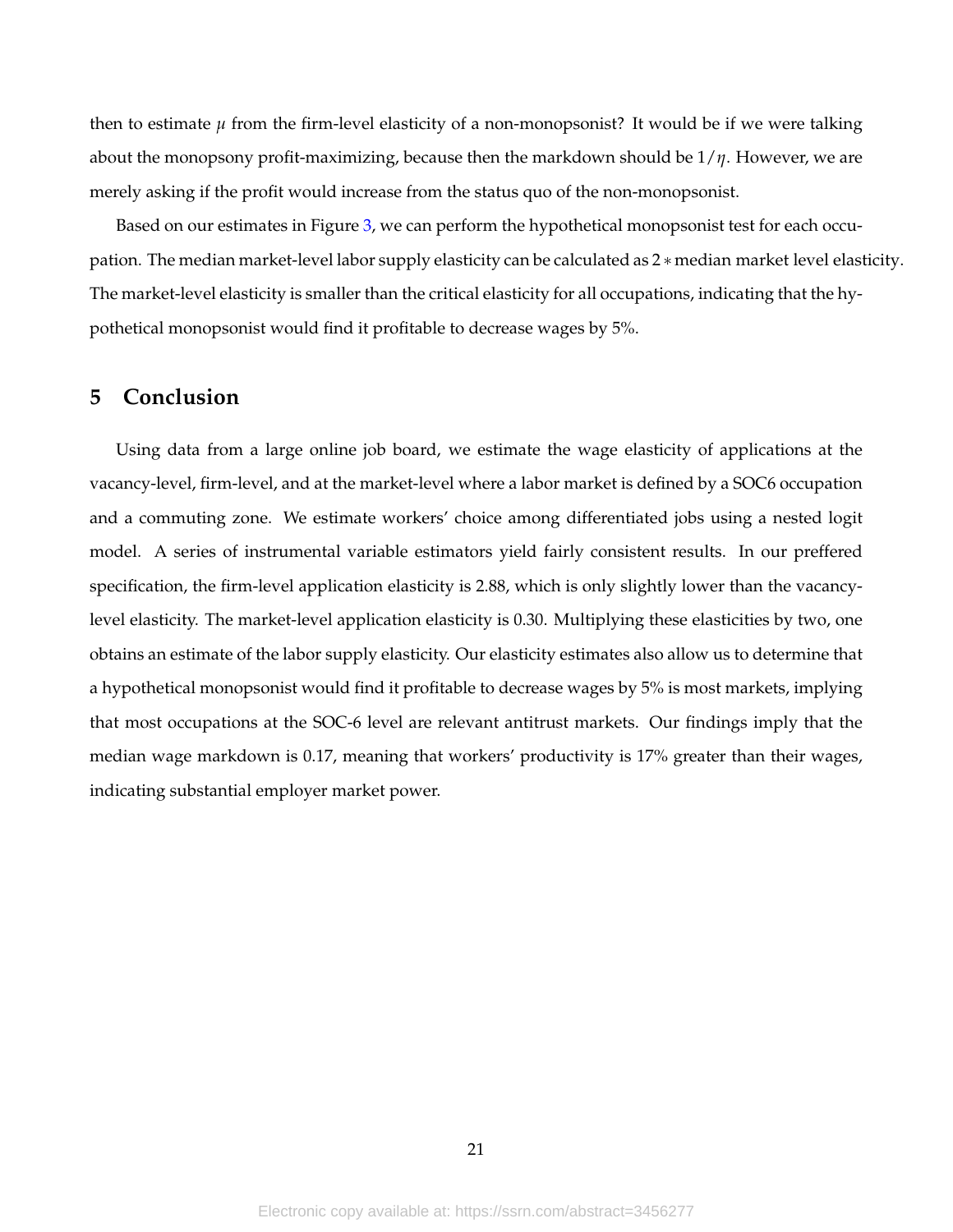## **References**

- **Abel, Will, Silvana Tenreyro, and Gregory Thwaites.** 2018. "Monopsony in the UK." Centre for Macroeconomics (CFM) 1827.
- **Azar, José, Ioana Marinescu, and Marshall I Steinbaum.** 2017. "Labor market concentration." National Bureau of Economic Research.
- **Azar, José, Ioana Marinescu, and Marshall Steinbaum.** 2019. "Measuring Labor Market Power Two Ways." *AEA Papers and Proceedings*, 109: 317–321.
- **Benmelech, Efraim, Nittai Bergman, and Hyunseob Kim.** 2018. "Strong Employers and Weak Employees: How Does Employer Concentration Affect Wages?"
- **Berry, Steven, James Levinsohn, and Ariel Pakes.** 1995. "Automobile prices in market equilibrium." *Econometrica: Journal of the Econometric Society*, 841–890.
- **Berry, Steven, James Levinsohn, and Ariel Pakes.** 1999. "Voluntary Export Restraints on Automobiles: Evaluating a Strategic Trade Policy." 89(3): 189–211.
- **Berry, Steven, James Levinsohn, and Ariel Pakes.** 2004. "Differentiated Products Demand Systems from a Combination of Micro and Macro Data: The New Vehicle Market." *Journal of Political Economy*, 112(1): 68–105.
- **Berry, Steven T.** 1994. "Estimating discrete-choice models of product differentiation." *The RAND Journal of Economics*, 242–262.
- **Berry, Steven T., and Philip A. Haile.** 2014. "Identification in Differentiated Products Markets Using Market Level Data." *Econometrica*, 82(5): 1749–1797.
- **Berry, Steven T., and Philip A. Haile.** 2016*a*. "Identification in Differentiated Products Markets." *Annual Review of Economics*, 8: 27–52.
- **Berry, Steven T., and Philip A. Haile.** 2016*b*. "Nonparametric Identification of Multinomial Choice Demand Models with Heterogeneous Consumers." Yale University.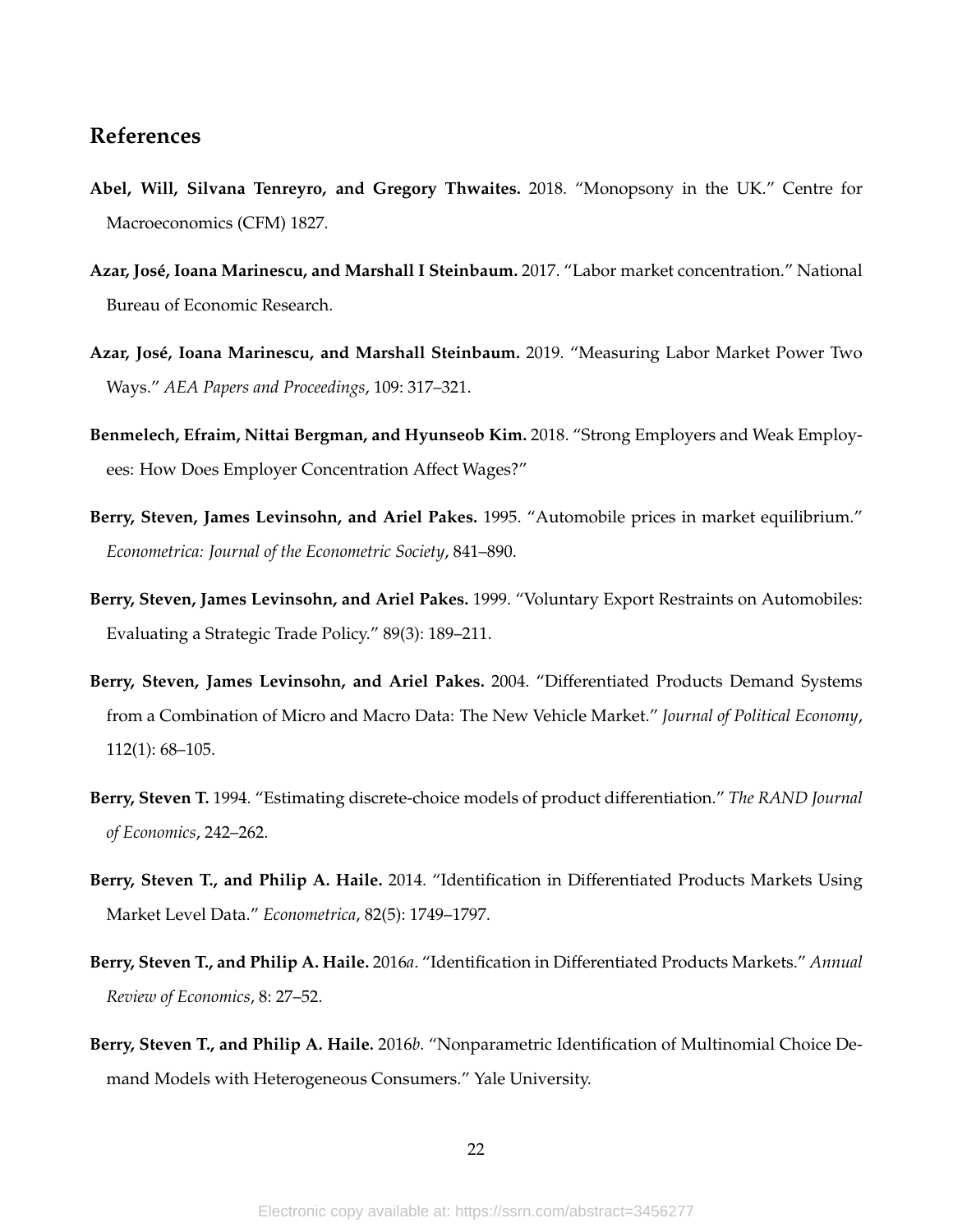- **Card, David, Ana Rute Cardoso, Joerg Heining, and Patrick Kline.** 2018. "Firms and Labor Market Inequality: Evidence and Some Theory." *Journal of Labor Economics*, 36: S13–S70.
- **Cardell, N. Scott.** 1997. "Variance Components Structures for the Extreme-Value and Logistic Distributions with Application to Models of Heterogeneity." *Econometric Theory*, 13(2): 185–213.
- **DellaVigna, Stefano, and Matthew Gentzkow.** 2019. "Uniform Pricing in US Retail Chains." NBER Working Paper 23996.
- **Dube, Arindrajit, Jeff Jacobs, Suresh Naidu, and Siddharth Suri.** 2018. "Monopsony in Online Labor Markets." National Bureau of Economic Research Working Paper 24416. forthcoming AER Insights.
- **Falch, Torberg.** 2010. "The Elasticity of Labor Supply at the Establishment Level." *Journal of Labor Economics*, 28(2): 237–266.
- **Farber, Henry S.** 2015. "Why you Can't Find a Taxi in the Rain and Other Labor Supply Lessons from Cab Drivers." *The Quarterly Journal of Economics*, 130(4): 1975–2026.
- **Gandhi, Amit, and Jean-Francois Houde.** 2017. "Measuring Substitution Patterns in Differentiated Products Industries." University of Wisconsin-Madison.
- **Harris, Barry C., and Joseph J. Simons.** 1991. "Focusing Market Definition: How Much Substitution is Necessary The DOJ Merger Guidelines Part I: Market Definition 12 Research in Law and Economics 207 (1989)." *Journal of Reprints for Antitrust Law and Economics*, 21: 151–172.
- **Hausman, Jerry, Gregory Leonard, and J Douglas Zona.** 1994. "Competitive analysis with differenciated products." *Annales d'Economie et de Statistique*, 159–180.
- **Hershbein, Brad, Claudia Macaluso, and Chen Yeh.** 2019. "Concentration in U.S. local labor markets: evidence from vacancy and employment data." 40.
- **Ho, Chien-Ju, Aleksandrs Slivkins, Siddharth Suri, and Jennifer Wortman Vaughan.** 2016. "Incentivizing High Quality Crowdwork." *SIGecom Exch.*, 14(2): 26–34.
- **Horton, John J., David G. Rand, and Richard J. Zeckhauser.** 2011. "The online laboratory: conducting experiments in a real labor market." *Experimental Economics*, 14(3): 399–425.

23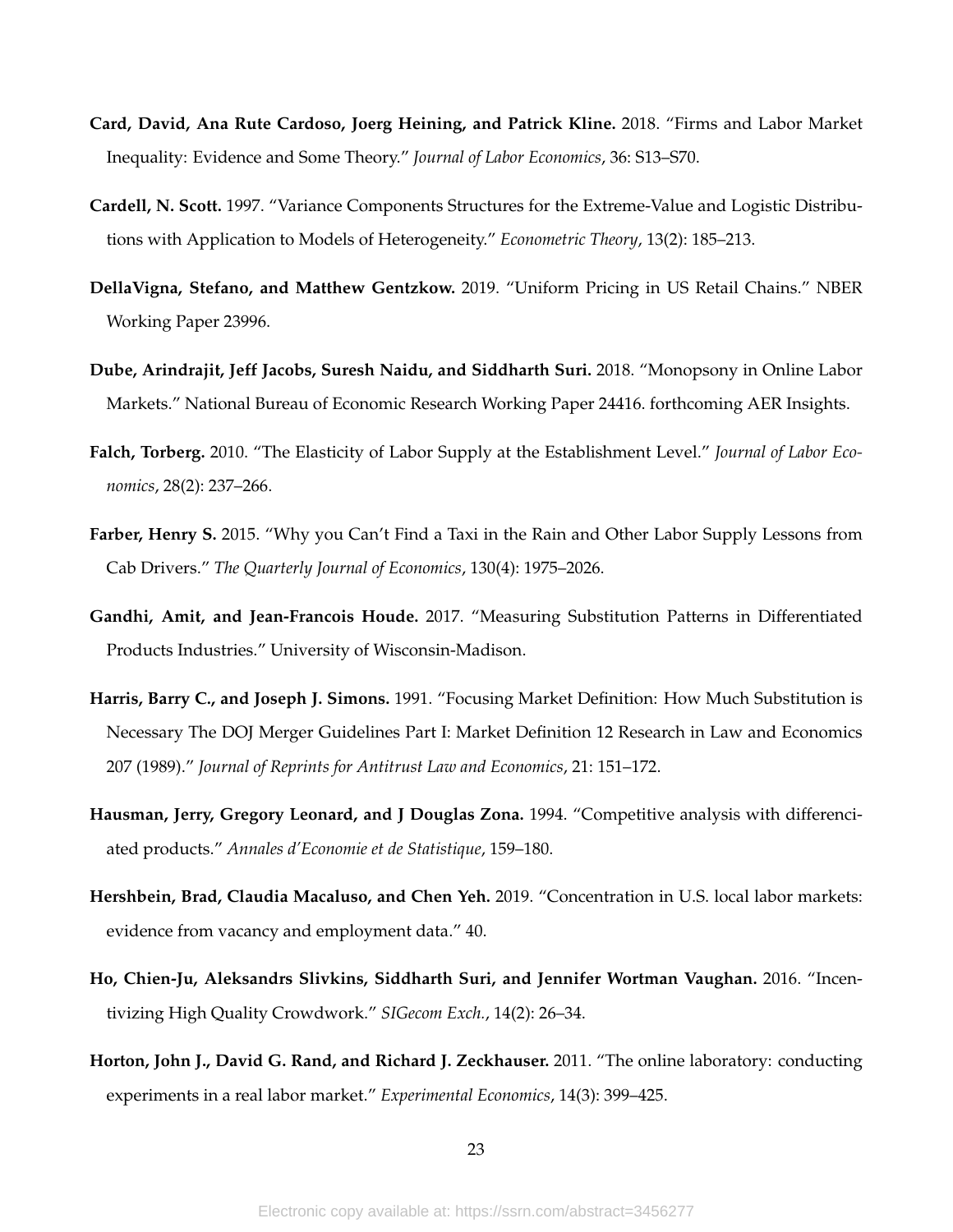- **Hsieh, Gary, and Rafał Kocielnik.** 2016. "You Get Who You Pay for: The Impact of Incentives on Participation Bias." 821–833. San Francisco, California, USA:ACM Press.
- **Lipsius, Ben.** 2018. "Labor Market Concentration does not Explain the Falling Labor Share." Job Market Papers pli1202.
- **Manning, Alan.** 2011. "Imperfect competition in the labor market." *Handbook of labor economics*, 4: 973– 1041.
- **Marinescu, Ioana, and Roland Rathelot.** 2018. "Mismatch Unemployment and the Geography of Job Search." *American Economic Journal: Macroeconomics*, 10(3): 42–70.
- **Marinescu, Ioana, and Ronald Wolthoff.** 2016. "Opening the Black Box of the Matching Function: the Power of Words." National Bureau of Economic Research Working Paper 22508. DOI: 10.3386/w22508.
- **Martins, Pedro S.** 2018. "Making their own weather? Estimating employer labour-market power and its wage effects." Queen Mary, University of London, School of Business and Management, Centre for Globalisation Research 95.
- **Matsudaira, Jordan D.** 2013. "Monopsony in the Low-Wage Labor Market? Evidence from Minimum Nurse Staffing Regulations." *The Review of Economics and Statistics*, 96(1): 92–102.
- **McFadden, Daniel, A. Talvitie, and Associates.** 1977. *Demand Model Estimation and Validation.* Berkeley CA:Institute of Transportation Studies.
- **Nevo, Aviv.** 2000. "A Practitioner's Guide to Estimation of Random Coefficients Logit Models of Demand." *Journal of Economics & Management Strategy*, 9(4): 513–548.
- **Ransom, Michael R, and David P. Sims.** 2010. "Estimating the Firm's Labor Supply Curve in a "New Monopsony" Framework: Schoolteachers in Missouri." *Journal of Labor Economics*, 28(2): 331–355.
- **Reynaert, Mathias, and Frank Verboven.** 2014. "Improving the performance of random coefficients demand models: The role of optimal instruments." *Journal of Econometrics*, 179(1): 83–98.
- **Rinz, Kevin.** 2018. "Labor Market Concentration, Earnings Inequality, and Earnings Mobility." Center for Economic Studies, US Census Bureau Working Paper 2018-10.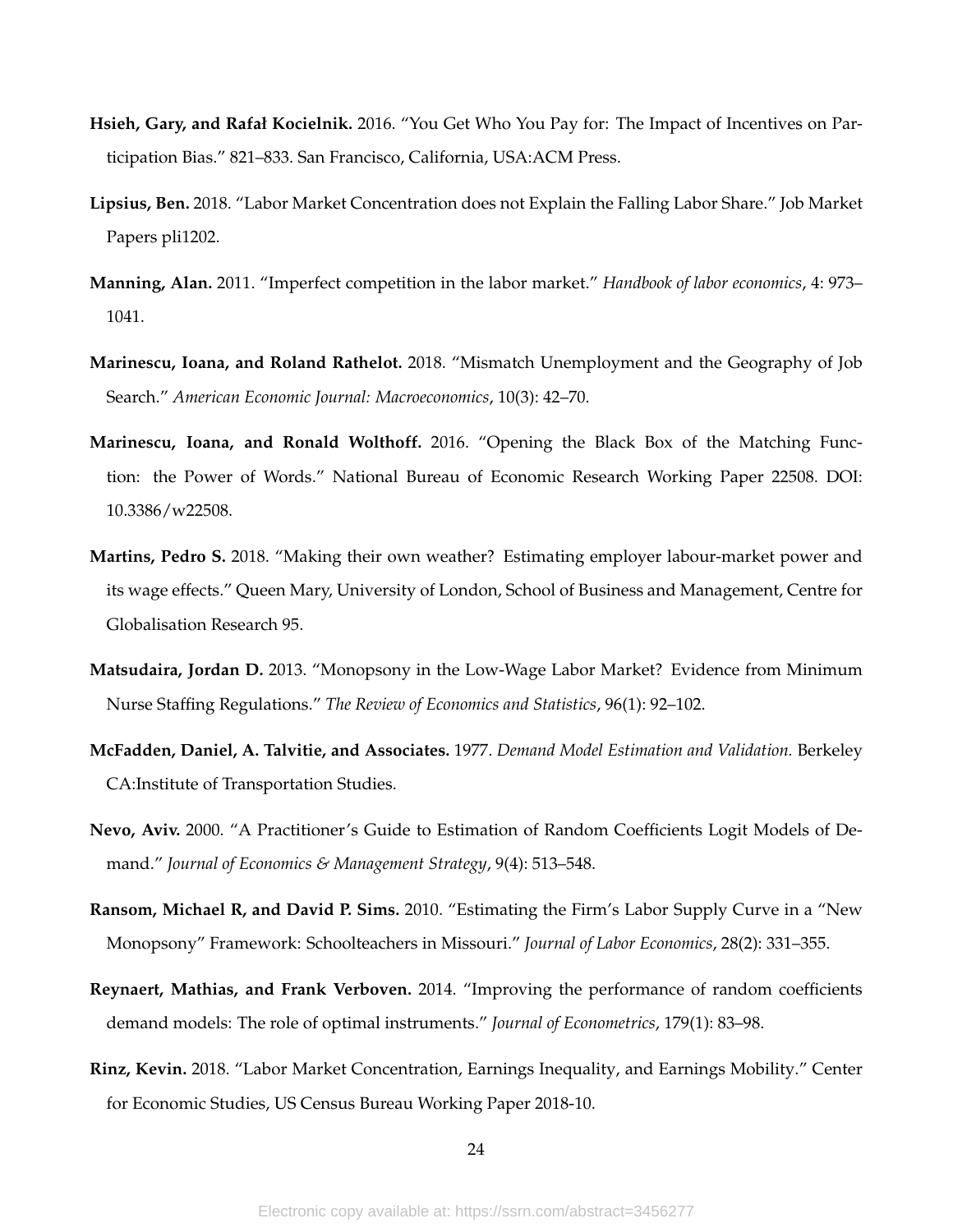- **Staiger, Douglas O, Joanne Spetz, and Ciaran S Phibbs.** 2010. "Is there monopsony in the labor market? Evidence from a natural experiment." *Journal of Labor Economics*, 28(2): 211–236.
- **Webber, Douglas A.** 2015. "Firm market power and the earnings distribution." *Labour Economics*, 35: 123–134.
- **Yin, Ming, Siddharth Suri, and Mary L. Gray.** 2018. "Running Out of Time: The Impact and Value of Flexibility in On-Demand Crowdwork." *CHI '18*, 430:1–430:11. New York, NY, USA:ACM. eventplace: Montreal QC, Canada.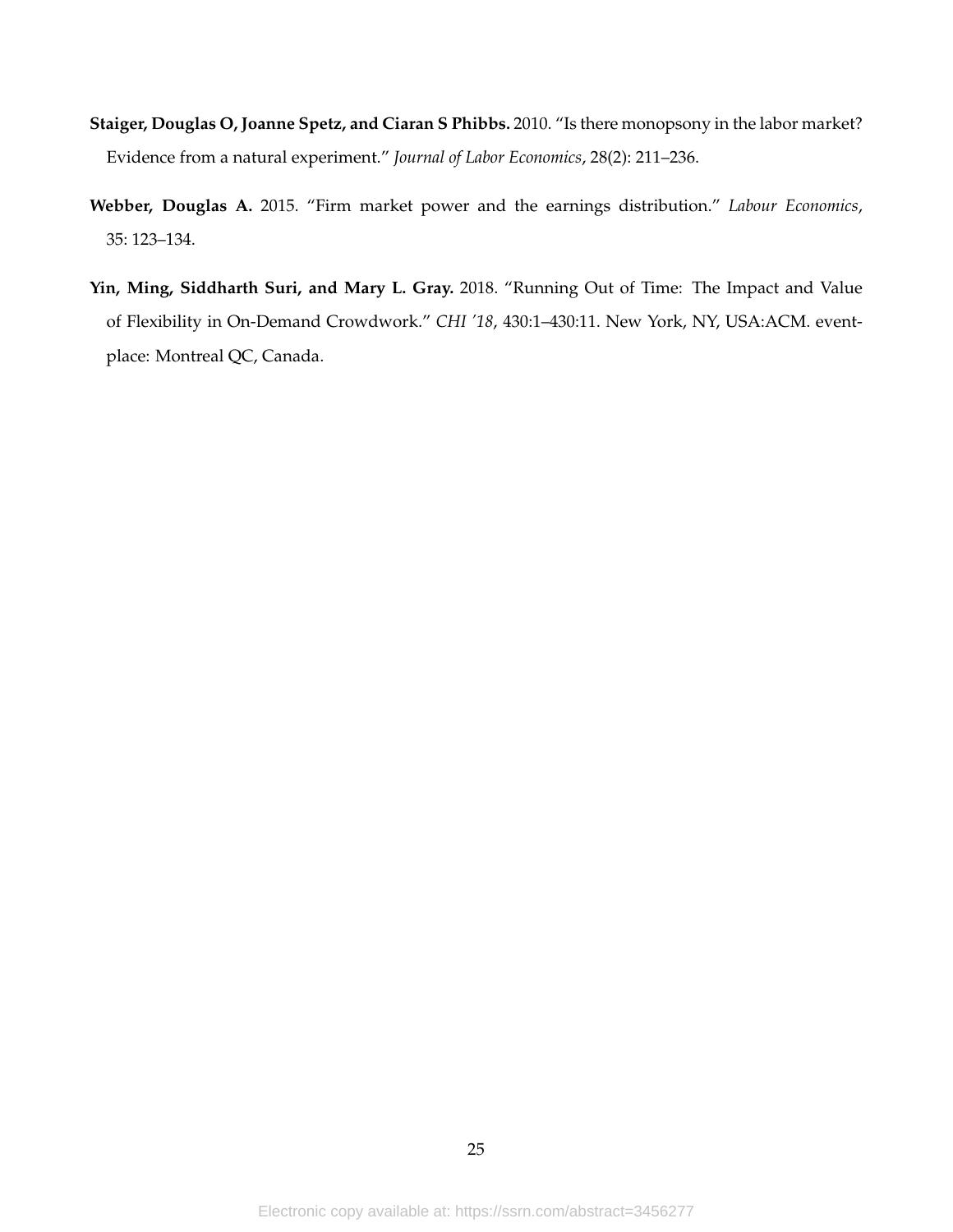| Table 1. Impact of wages on utility derived from a job vacancy in the basic model: OLS and BLP-style instruments.                                |
|--------------------------------------------------------------------------------------------------------------------------------------------------|
| Estimation is by OLS in the first two columns, and by 2SLS in columns (3) to (6). The sample includes jobs in 844 CZ×SOC labor markets over      |
| the period between April and June of 2012. The job-specific utilities are estimated using a nested logit model. The elasticity numbers represent |
| medians across all observations at the job $\times$ year-week level. Standard errors are clustered by CZ $\times$ SOC.                           |
| Data source: CareerBuilder.com                                                                                                                   |

|                                                          | Dependent variable: $\delta_i$ , job-specific utility |                          |                       |                       |                                          |                       |  |  |
|----------------------------------------------------------|-------------------------------------------------------|--------------------------|-----------------------|-----------------------|------------------------------------------|-----------------------|--|--|
|                                                          | (1)                                                   | <b>OLS</b><br>(2)        | Vacancies<br>(3)      | IV: Number of<br>(4)  | <b>IV: BLP Instruments</b><br>(5)<br>(6) |                       |  |  |
|                                                          |                                                       |                          |                       |                       |                                          |                       |  |  |
| Log Wage                                                 | $-0.0163***$<br>(0.00387)                             | $0.0194***$<br>(0.00600) | $0.887***$<br>(0.186) | $1.316***$<br>(0.449) | $0.647***$<br>(0.133)                    | $0.352***$<br>(0.115) |  |  |
| Log Employees                                            | 0.00146                                               | 0.000451                 | $-0.0734***$          | $-0.0998***$          | $-0.0535***$                             | $-0.0253***$          |  |  |
|                                                          | (0.00159)                                             | (0.00198)                | (0.0161)              | (0.0338)              | (0.0115)                                 | (0.00936)             |  |  |
| $(Log Emplorees)^2$                                      | $-0.000710***$                                        | $-0.000728***$           | $0.00459***$          | $0.00596***$          | $0.00318***$                             | 0.000990              |  |  |
|                                                          | (0.000128)                                            | (0.000162)               | (0.00114)             | (0.00227)             | (0.000823)                               | (0.000633)            |  |  |
| $CZ \times SOC$ FE<br>Job Title FE                       | ✓                                                     |                          |                       |                       | ✓                                        |                       |  |  |
| Observations                                             | 16,481                                                | 12,139                   | 16,481                | 12,139                | 16,481                                   | 12,139                |  |  |
| R-squared                                                | 0.044                                                 | 0.052                    | $-4.569$              | $-6.747$              | $-2.439$                                 | $-0.396$              |  |  |
| Median Market-Level Elasticity                           | $-0.0135$                                             | 0.0161                   | 0.734                 | 1.088                 | 0.535                                    | 0.291                 |  |  |
| Median Firm-Level Elasticity                             | $-0.144$                                              | 0.172                    | 7.839                 | 11.63                 | 5.712                                    | 3.112                 |  |  |
| Median Vacancy-Level Elasticity                          | $-0.147$                                              | 0.176                    | 8.017                 | 11.89                 | 5.843                                    | 3.183                 |  |  |
| Kleibergen-Paap F-stat<br>Standard errors in parentheses |                                                       |                          | 33.69                 | 13.35                 | 17.70                                    | 11.92                 |  |  |

Standard errors in parentheses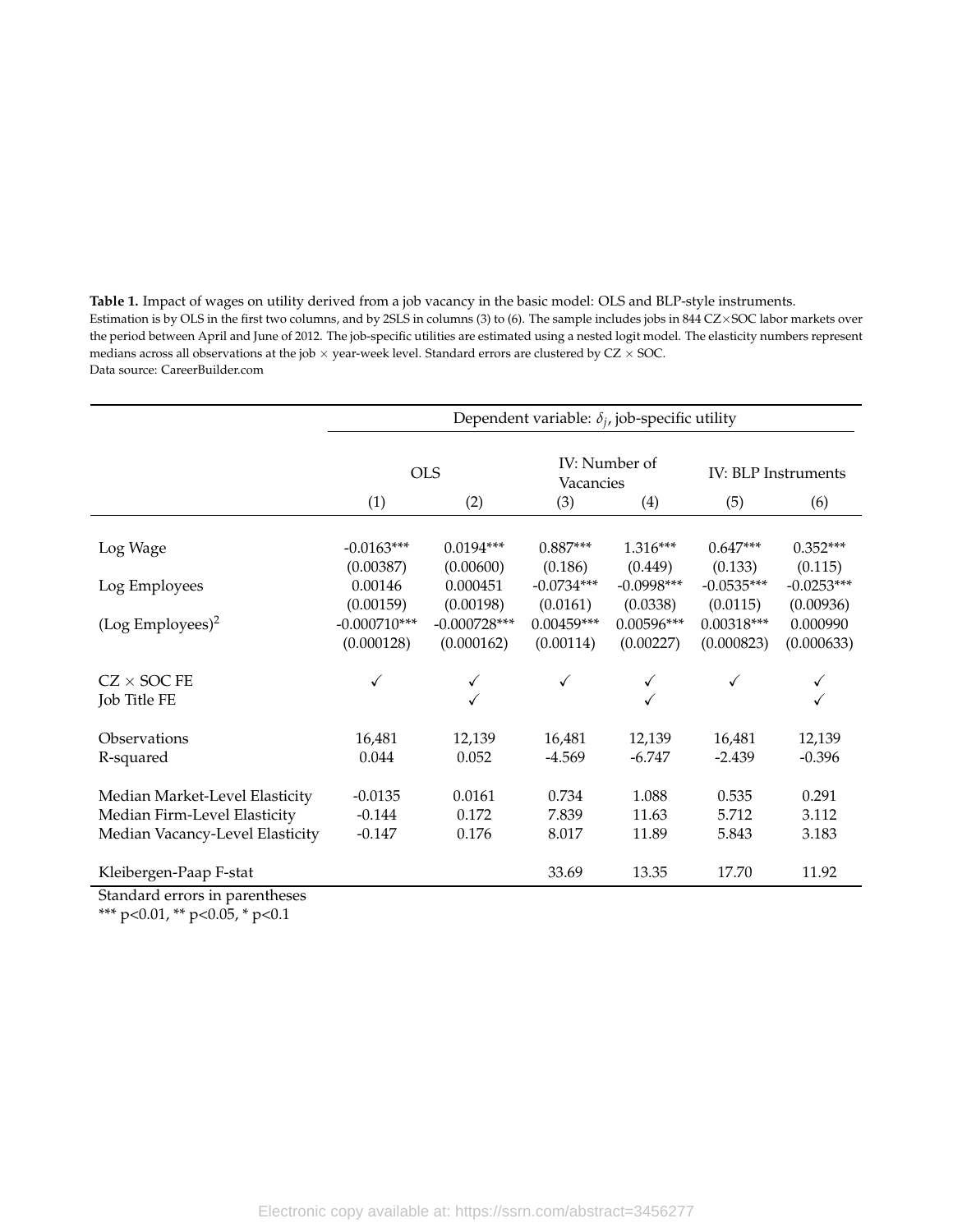**Table 2.** Impact of wages on utility derived from a job vacancy in the basic model: Hausman-style instruments Estimation is by 2SLS. The sample includes jobs in 844 CZ×SOC labor markets over the period between April and June of 2012. The job-specific utilities are estimated using a nested logit model. The elasticity numbers represent medians across all observations at the job  $\times$  year-week level. Standard errors are clustered by CZ×SOC.

Data source: CareerBuilder.com

|                                 | Dependent variable: $\delta_i$ , job-specific utility              |                        |                                                                                                        |                        |                                                                              |                        |                                                                                                                  |                       |
|---------------------------------|--------------------------------------------------------------------|------------------------|--------------------------------------------------------------------------------------------------------|------------------------|------------------------------------------------------------------------------|------------------------|------------------------------------------------------------------------------------------------------------------|-----------------------|
|                                 | IV: Average Wage of<br>Same Firm in<br>Other Markets<br>(1)<br>(2) |                        | IV: Average Wage of<br>Same Firm in Other<br>Markets (Excluding<br>Same CZ and Same SOC)<br>(3)<br>(4) |                        | IV: Average Predicted<br>Wage of Same Firm<br>in Other Markets<br>(5)<br>(6) |                        | IV: Average Predicted<br>Wage of Same Firm<br>in Other Markets (Excluding<br>Same CZ and Same SOC)<br>(7)<br>(8) |                       |
|                                 |                                                                    |                        |                                                                                                        |                        |                                                                              |                        |                                                                                                                  |                       |
| Log Wage                        | $0.117***$<br>(0.0178)                                             | $0.210***$<br>(0.0355) | $0.148***$<br>(0.0277)                                                                                 | $0.231***$<br>(0.0540) | $0.254***$<br>(0.0343)                                                       | $0.528***$<br>(0.0803) | $0.314***$<br>(0.0470)                                                                                           | $0.619***$<br>(0.122) |
| Log Employees                   | $-0.0125***$                                                       | $-0.0184***$           | $-0.0205***$                                                                                           | $-0.0250***$           | $-0.0258***$                                                                 | $-0.0466***$           | $-0.0391***$                                                                                                     | $-0.0639***$          |
|                                 | (0.00248)                                                          | (0.00377)              | (0.00373)                                                                                              | (0.00604)              | (0.00386)                                                                    | (0.00751)              | (0.00565)                                                                                                        | (0.0122)              |
| (Log Employes) <sup>2</sup>     | 0.000306                                                           | $0.000569**$           | 0.000893***                                                                                            | $0.00103***$           | $0.00121***$                                                                 | $0.00240***$           | $0.00210***$                                                                                                     | $0.00344***$          |
|                                 | (0.000187)                                                         | (0.000270)             | (0.000262)                                                                                             | (0.000398)             | (0.000276)                                                                   | (0.000508)             | (0.000386)                                                                                                       | (0.000779)            |
| $CZ \times$ SOC FE              | ✓                                                                  | ✓                      | $\checkmark$                                                                                           | √                      | ✓                                                                            | ✓                      | $\checkmark$                                                                                                     |                       |
| Job Title FE                    |                                                                    |                        |                                                                                                        |                        |                                                                              |                        |                                                                                                                  |                       |
| Observations                    | 13,865                                                             | 10,368                 | 11,781                                                                                                 | 8,851                  | 13,860                                                                       | 10,366                 | 11,777                                                                                                           | 8,849                 |
| R-squared                       | $-0.054$                                                           | $-0.072$               | $-0.108$                                                                                               | $-0.111$               | $-0.345$                                                                     | $-0.823$               | $-0.534$                                                                                                         | $-1.155$              |
|                                 |                                                                    |                        |                                                                                                        |                        |                                                                              |                        |                                                                                                                  |                       |
| Median Market-Level Elasticity  | 0.0969                                                             | 0.173                  | 0.122                                                                                                  | 0.191                  | 0.210                                                                        | 0.437                  | 0.260                                                                                                            | 0.512                 |
| Median Firm-Level Elasticity    | 1.035                                                              | 1.852                  | 1.308                                                                                                  | 2.042                  | 2.241                                                                        | 4.667                  | 2.773                                                                                                            | 5.471                 |
| Median Vacancy-Level Elasticity | 1.058                                                              | 1.895                  | 1.337                                                                                                  | 2.089                  | 2.292                                                                        | 4.774                  | 2.836                                                                                                            | 5.596                 |
| Kleibergen-Paap F-stat          | 508.3                                                              | 146.3                  | 186.7                                                                                                  | 52.92                  | 229.3                                                                        | 82.36                  | 157.3                                                                                                            | 43.78                 |
| Standard errors in parentheses  |                                                                    |                        |                                                                                                        |                        |                                                                              |                        |                                                                                                                  |                       |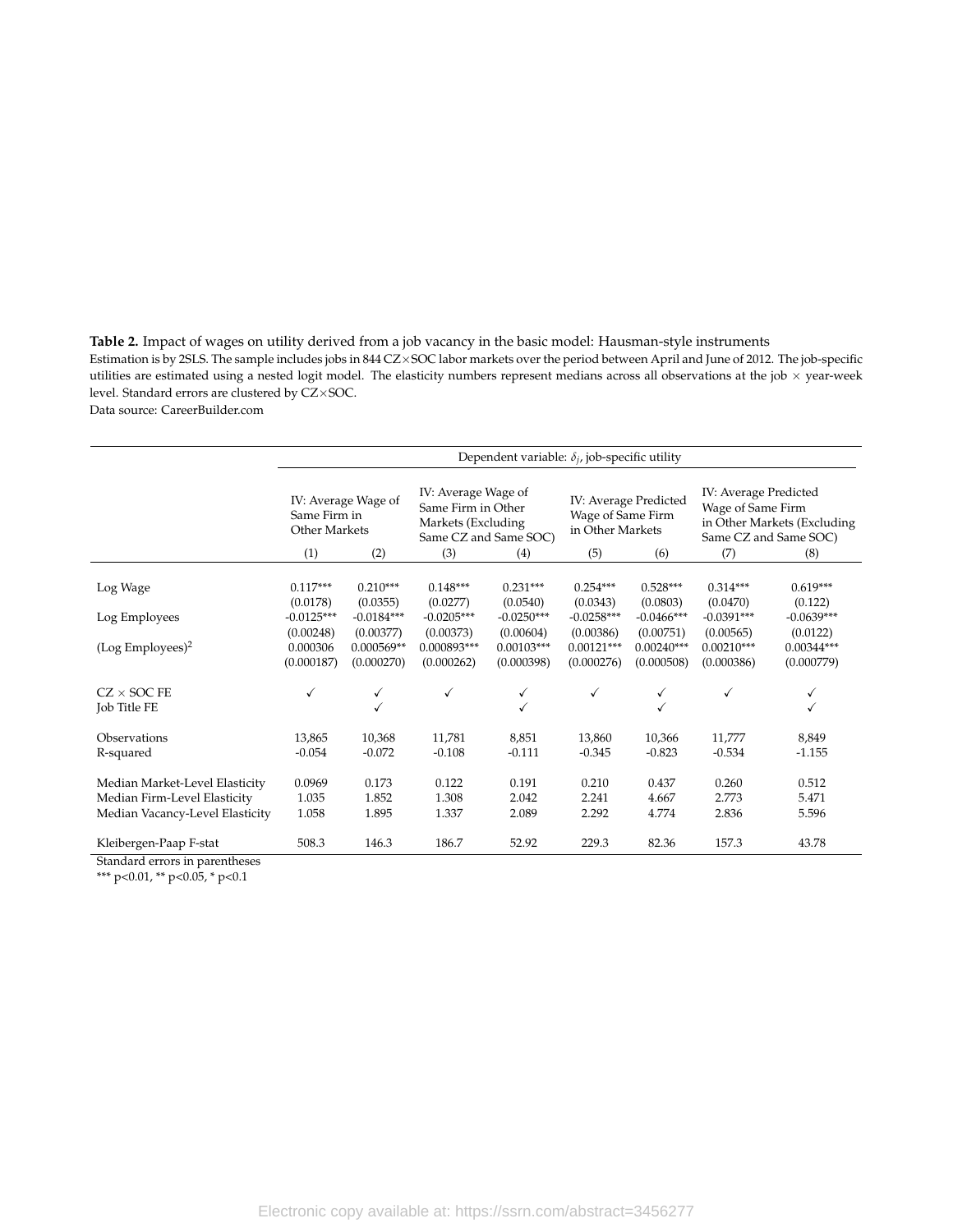**Table 3.** Impact of wages on utility derived from a job vacancy in the intermediate model: OLS and BLP-style instruments Estimation is by OLS in the first two columns, and by 2SLS in columns (3) to (6). The sample includes jobs in 844 CZ×SOC labor markets over the period between April and June of 2012. The job-specific utilities are estimated using a nested logit model. The elasticity numbers represent medians across all observations at the job  $\times$  year-week level. Standard errors are clustered by CZ  $\times$  SOC. We classify CZs into rural and urban based on whether the population density is below or above our sample median of 520 persons per square mile. We classify occupations into low-skill and high-skill based on whether their 3-digit SOC category's average hourly wage according to the BLS Occupational Employment Statistics data is above or below our sample median of 18.83 USD per hour.

Data source: CareerBuilder.com

|                                                    | Dependent variable: $\delta_i$ , job-specific utility |                   |                            |                   |                            |                   |  |
|----------------------------------------------------|-------------------------------------------------------|-------------------|----------------------------|-------------------|----------------------------|-------------------|--|
|                                                    | <b>OLS</b>                                            |                   | IV: Number of<br>Vacancies |                   | <b>IV: BLP Instruments</b> |                   |  |
|                                                    | (1)                                                   | (2)               | (3)                        | (4)               | (5)                        | (6)               |  |
| Log Wage $\times$ Rural CZ $\times$ Low-Skill SOC  | $-0.00942$                                            | $0.0268*$         | $0.851***$                 | 1.618             | $0.388***$                 | $-0.0733$         |  |
|                                                    | (0.0101)                                              | (0.0144)          | (0.214)                    | (2.225)           | (0.0879)                   | (0.230)           |  |
| Log Wage $\times$ Urban CZ $\times$ Low-Skill SOC  | $-0.00461$                                            | 0.0261            | 2.365**                    | 11.04             | $1.153**$                  | $-1.556**$        |  |
|                                                    | (0.0120)                                              | (0.0168)          | (1.194)                    | (30.06)           | (0.515)                    | (0.723)           |  |
| Log Wage $\times$ Rural CZ $\times$ High-Skill SOC | $-0.0202***$                                          | 0.0111            | $0.504***$                 | 1.275             | $0.365***$                 | $0.281*$          |  |
|                                                    | (0.00596)                                             | (0.00784)         | (0.128)                    | (1.623)           | (0.0835)                   | (0.161)           |  |
| Log Wage $\times$ Urban CZ $\times$ High-Skill SOC | $-0.0171***$                                          | $0.0142**$        | $1.655***$                 | 3.806             | $1.400***$                 | $1.705*$          |  |
|                                                    | (0.00533)                                             | (0.00669)         | (0.511)                    | (2.781)           | (0.425)                    | (0.882)           |  |
| Log Employees                                      | 0.000556                                              | 0.000713          | $-0.0894***$               | $-0.238$          | $-0.0573***$               | $-0.0133$         |  |
|                                                    | (0.00171)                                             | (0.00223)         | (0.0240)                   | (0.440)           | (0.0138)                   | (0.0253)          |  |
| $($ Log Employees $)^2$                            | $-0.000671***$                                        | $-0.000795***$    | $0.00563***$               | 0.0150            | $0.00345***$               | 0.000230          |  |
|                                                    | (0.000139)                                            | (0.000183)        | (0.00163)                  | (0.0288)          | (0.000973)                 | (0.00173)         |  |
| $CZ \times$ SOC FE<br>Job Title FE                 | $\checkmark$                                          | ✓<br>$\checkmark$ | $\checkmark$               | $\checkmark$<br>✓ | ✓                          | ✓<br>$\checkmark$ |  |
| Observations                                       | 16,455                                                | 12,119            | 16,455                     | 12,119            | 16,455                     | 12,119            |  |
| R-squared                                          | 0.046                                                 | 0.055             | $-11.778$                  | $-141.075$        | $-5.693$                   | $-6.783$          |  |
| Median Market-Level Elasticity                     | $-0.0136$                                             | 0.0121            | 0.791                      | 1.504             | 0.361                      | 0.236             |  |
| Median Market-Level Elasticity (Rural)             | $-0.0155$                                             | 0.0102            | 0.464                      | 1.142             | 0.313                      | 0.215             |  |
| Median Market-Level Elasticity (Urban)             | $-0.0131$                                             | 0.0125            | 1.452                      | 3.342             | 1.080                      | 1.306             |  |
| Median Market-Level Elasticity (Low-Skill)         | $-0.00658$                                            | 0.0211            | 0.769                      | 1.462             | 0.351                      | $-0.0663$         |  |
| Median Market-Level Elasticity (High-Skill)        | $-0.0154$                                             | 0.0103            | 1.089                      | 2.505             | 0.922                      | 1.122             |  |
| Median Firm-Level Elasticity                       | $-0.141$                                              | 0.124             | 6.951                      | 14.37             | 4.115                      | 2.944             |  |
| Median Firm-Level Elasticity (Rural)               | $-0.175$                                              | 0.124             | 5.588                      | 13.03             | 3.183                      | 2.434             |  |
| Median Firm-Level Elasticity (Urban)               | $-0.138$                                              | 0.124             | 14.31                      | 33.05             | 11.34                      | 13.81             |  |
| Median Firm-Level Elasticity (Low-Skill)           | $-0.0594$                                             | 0.185             | 6.933                      | 13.18             | 3.161                      | $-0.597$          |  |
| Median Firm-Level Elasticity (High-Skill)          | $-0.149$                                              | 0.120             | 10.02                      | 23.05             | 8.484                      | 10.33             |  |
| Median Vacancy-Level Elasticity                    | $-0.146$                                              | 0.125             | 6.971                      | 14.41             | 4.125                      | 3.042             |  |
| Median Vacancy-Level Elasticity (Rural)            | $-0.194$                                              | 0.125             | 5.661                      | 13.23             | 3.501                      | 2.693             |  |
| Median Vacancy-Level Elasticity (Urban)            | $-0.144$                                              | 0.124             | 14.46                      | 33.27             | 11.79                      | 14.35             |  |
| Median Vacancy-Level Elasticity (Low-Skill)        | $-0.0675$                                             | 0.192             | 6.964                      | 13.24             | 3.175                      | $-0.600$          |  |
| Median Vacancy-Level Elasticity (High-Skill)       | $-0.150$                                              | 0.123             | 11.72                      | 26.95             | 9.917                      | 12.07             |  |
| Kleibergen-Paap F-stat                             |                                                       |                   | 2.151                      | 0.0337            | 1.489                      | 0.860             |  |

Standard errors in parentheses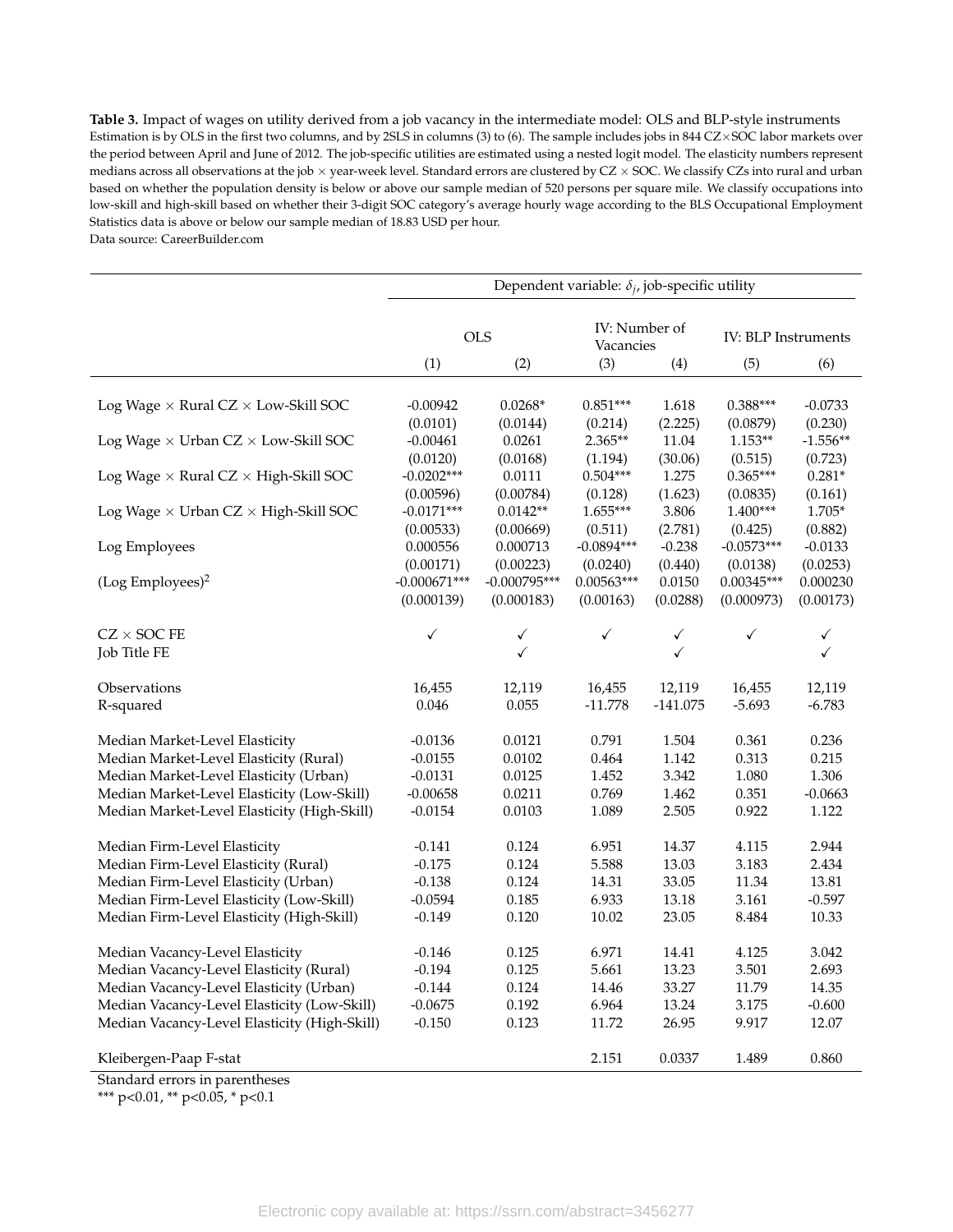**Table 4.** Impact of wages on utility derived from a job vacancy in the intermediate model: Hausman-style instruments. Estimation is by 2SLS. The sample includes jobs in 844 CZ×SOC labor markets over the period between April and June of 2012. The job-specific utilities are estimated using a nested logit model. The elasticity numbers represent medians across all observations at the job  $\times$  year-week level. Standard errors are clustered by CZ×SOC. We classify CZs into rural and urban based on whether the population density is below or above our sample median of 520 persons per square mile. We classify occupations into low-skill and high-skill based on whether their 3-digit SOC category's average hourly wage according to the BLS Occupational Employment Statistics data is above or below our sample median of 18.83 USD per hour.

Data source: CareerBuilder.com

|                                                    | Dependent variable: $\delta_i$ , job-specific utility |              |                                                                                          |              |                                                                |                   |                                                                                                    |              |
|----------------------------------------------------|-------------------------------------------------------|--------------|------------------------------------------------------------------------------------------|--------------|----------------------------------------------------------------|-------------------|----------------------------------------------------------------------------------------------------|--------------|
|                                                    | IV: Average Wage of<br>Same Firm in<br>Other Markets  |              | IV: Average Wage of<br>Same Firm in Other<br>Markets (Excluding<br>Same CZ and Same SOC) |              | IV: Average Predicted<br>Wage of Same Firm<br>in Other Markets |                   | IV: Average Predicted<br>Wage of Same Firm<br>in Other Markets (Excluding<br>Same CZ and Same SOC) |              |
|                                                    | (1)                                                   | (2)          | (3)                                                                                      | (4)          | (5)                                                            | (6)               | (7)                                                                                                | (8)          |
| Log Wage $\times$ Rural CZ $\times$ Low-Skill SOC  | $0.0998***$                                           | $0.129***$   | $0.159***$                                                                               | $0.196***$   | $0.237***$                                                     | $0.349***$        | $0.355***$                                                                                         | $0.514***$   |
|                                                    | (0.0274)                                              | (0.0451)     | (0.0431)                                                                                 | (0.0699)     | (0.0483)                                                       | (0.0922)          | (0.0651)                                                                                           | (0.115)      |
| Log Wage $\times$ Urban CZ $\times$ Low-Skill SOC  | $0.205***$                                            | $0.327***$   | $0.278***$                                                                               | $0.482**$    | $0.634***$                                                     | $1.077***$        | $0.507***$                                                                                         | $0.887***$   |
|                                                    | (0.0600)                                              | (0.114)      | (0.0945)                                                                                 | (0.213)      | (0.156)                                                        | (0.388)           | (0.132)                                                                                            | (0.287)      |
| Log Wage $\times$ Rural CZ $\times$ High-Skill SOC | $0.0887***$                                           | $0.166***$   | $0.145***$                                                                               | $0.218***$   | $0.152***$                                                     | $0.392***$        | $0.256***$                                                                                         | $0.547***$   |
|                                                    | (0.0176)                                              | (0.0373)     | (0.0258)                                                                                 | (0.0579)     | (0.0280)                                                       | (0.0852)          | (0.0402)                                                                                           | (0.136)      |
| Log Wage $\times$ Urban CZ $\times$ High-Skill SOC | $0.149***$                                            | $0.294***$   | $0.179***$                                                                               | $0.291***$   | $0.297***$                                                     | $0.680***$        | $0.406***$                                                                                         | $0.889***$   |
|                                                    | (0.0373)                                              | (0.0707)     | (0.0479)                                                                                 | (0.0853)     | (0.0713)                                                       | (0.139)           | (0.110)                                                                                            | (0.311)      |
| Log Employees                                      | $-0.0133***$                                          | $-0.0167***$ | $-0.0241***$                                                                             | $-0.0272***$ | $-0.0271***$                                                   | $-0.0439***$      | $-0.0439***$                                                                                       | $-0.0663***$ |
|                                                    | (0.00261)                                             | (0.00411)    | (0.00412)                                                                                | (0.00685)    | (0.00402)                                                      | (0.00780)         | (0.00615)                                                                                          | (0.0143)     |
| (Log Emplorees) <sup>2</sup>                       | 0.000324                                              | 0.000418     | $0.00109***$                                                                             | $0.00112**$  | $0.00124***$                                                   | $0.00216***$      | $0.00237***$                                                                                       | $0.00356***$ |
|                                                    | (0.000199)                                            | (0.000302)   | (0.000290)                                                                               | (0.000451)   | (0.000289)                                                     | (0.000526)        | (0.000426)                                                                                         | (0.000929)   |
| $CZ \times SOC$ FE<br>Job Title FE                 | ✓                                                     | ✓<br>✓       | $\checkmark$                                                                             | ✓<br>✓       | ✓                                                              | ✓<br>$\checkmark$ | $\checkmark$                                                                                       | ✓<br>✓       |
| Observations                                       | 13,845                                                | 10,354       | 11,760                                                                                   | 8,839        | 13,840                                                         | 10,352            | 11,756                                                                                             | 8,837        |
| R-squared                                          | $-0.071$                                              | $-0.114$     | $-0.163$                                                                                 | $-0.221$     | $-0.545$                                                       | $-1.311$          | $-0.730$                                                                                           | $-1.680$     |
| Median Market-Level Elasticity                     | 0.0916                                                | 0.158        | 0.137                                                                                    | 0.201        | 0.208                                                          | 0.374             | 0.301                                                                                              | 0.520        |
| Median Market-Level Elasticity (Rural)             | 0.0771                                                | 0.127        | 0.125                                                                                    | 0.175        | 0.140                                                          | 0.315             | 0.234                                                                                              | 0.449        |
| Median Market-Level Elasticity (Urban)             | 0.130                                                 | 0.248        | 0.157                                                                                    | 0.255        | 0.261                                                          | 0.597             | 0.351                                                                                              | 0.722        |
| Median Market-Level Elasticity (Low-Skill)         | 0.0902                                                | 0.117        | 0.144                                                                                    | 0.177        | 0.214                                                          | 0.316             | 0.319                                                                                              | 0.465        |
| Median Market-Level Elasticity (High-Skill)        | 0.0979                                                | 0.194        | 0.133                                                                                    | 0.205        | 0.196                                                          | 0.448             | 0.267                                                                                              | 0.585        |
| Median Firm-Level Elasticity                       | 0.994                                                 | 1.855        | 1.520                                                                                    | 2.380        | 1.929                                                          | 4.401             | 2.883                                                                                              | 6.012        |
| Median Firm-Level Elasticity (Rural)               | 0.816                                                 | 1.437        | 1.302                                                                                    | 1.889        | 1.679                                                          | 3.400             | 2.752                                                                                              | 4.742        |
| Median Firm-Level Elasticity (Urban)               | 1.285                                                 | 2.383        | 1.553                                                                                    | 2.521        | 2.580                                                          | 5.894             | 3.464                                                                                              | 7.201        |
| Median Firm-Level Elasticity (Low-Skill)           | 0.813                                                 | 1.051        | 1.294                                                                                    | 1.593        | 1.932                                                          | 2.845             | 2.879                                                                                              | 4.185        |
| Median Firm-Level Elasticity (High-Skill)          | 1.002                                                 | 1.875        | 1.534                                                                                    | 2.402        | 1.801                                                          | 4.435             | 2.887                                                                                              | 6.173        |
| Median Vacancy-Level Elasticity                    | 1.001                                                 | 1.870        | 1.554                                                                                    | 2.433        | 1.941                                                          | 4.427             | 2.902                                                                                              | 6.132        |
| Median Vacancy-Level Elasticity (Rural)            | 0.851                                                 | 1.589        | 1.395                                                                                    | 2.090        | 1.708                                                          | 3.761             | 2.828                                                                                              | 5.246        |
| Median Vacancy-Level Elasticity (Urban)            | 1.299                                                 | 2.477        | 1.566                                                                                    | 2.541        | 2.598                                                          | 5.944             | 3.526                                                                                              | 7.487        |
| Median Vacancy-Level Elasticity (Low-Skill)        | 0.817                                                 | 1.055        | 1.301                                                                                    | 1.600        | 1.940                                                          | 2.858             | 2.902                                                                                              | 4.208        |
| Median Vacancy-Level Elasticity (High-Skill)       | 1.053                                                 | 2.084        | 1.560                                                                                    | 2.444        | 2.105                                                          | 4.815             | 2.902                                                                                              | 6.297        |
| Kleibergen-Paap F-stat                             | 33.43                                                 | 8.322        | 25.28                                                                                    | 2.899        | 8.049                                                          | 2.766             | 12.71                                                                                              | 4.173        |

Robust standard errors in parentheses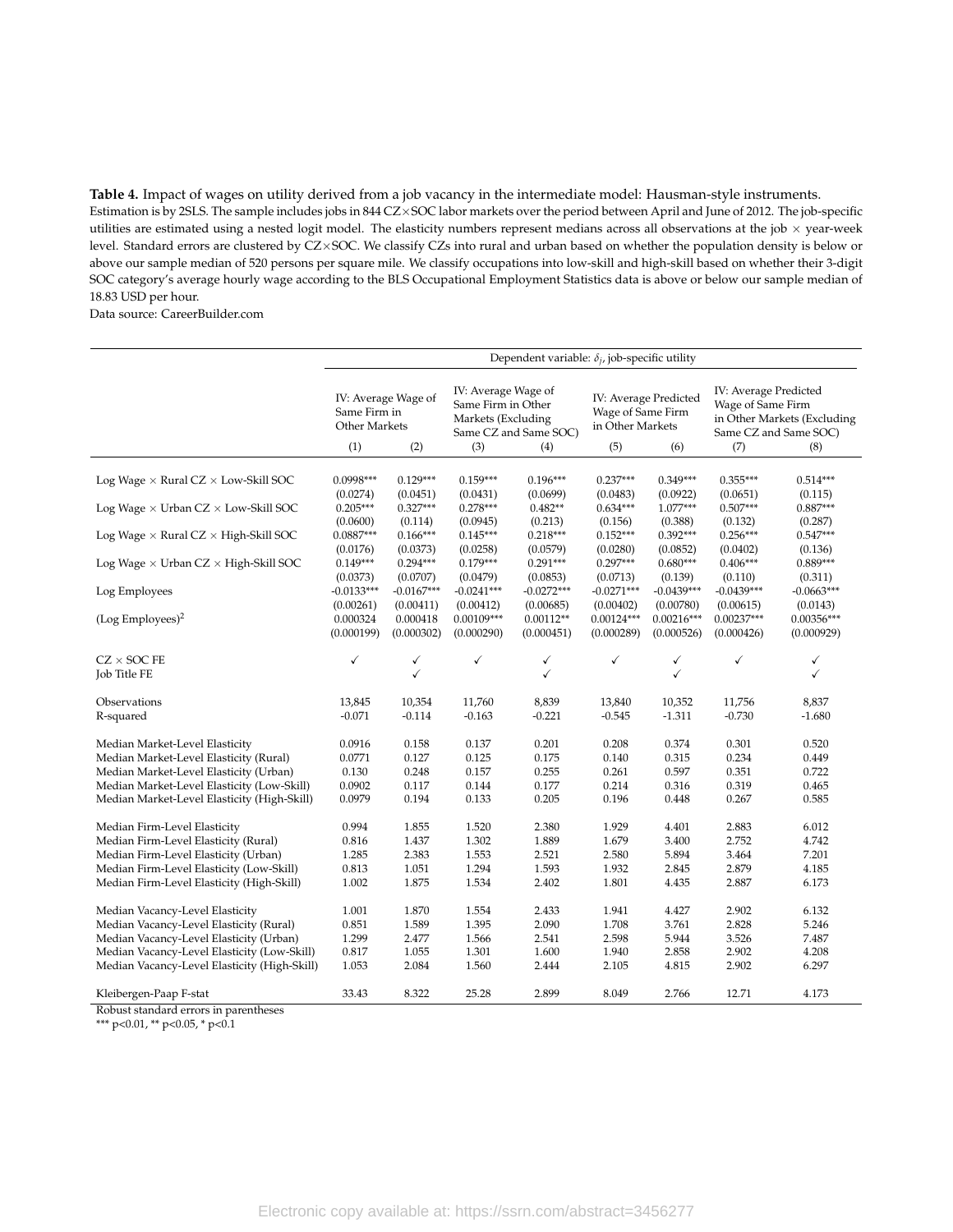

**Figure 1. Distribution of Market-Level Elasticities by Rural-Urban and Skill Classification.** This figure shows the median market-level elasticity of applications by low/high skill level, and by urban-rural classification for our "Intermediate Model" and for the "Full Model". The intermediate model allows for heterogeneity in the wage and nesting parameters by low/high skill level, and by urban-rural classification. The full model is more flexible and allows the wage and nesting coefficients to vary for each 6-digit occupation, as well as a quadratic polynomial in log population density. The results are for the specification that includes both CZ × SOC fixed effects and job-title fixed effects, and instruments the wage using the average predicted wage of the same firm in other markets (excluding the same CZ and same SOC). The interactions of the wage are instrumented using interactions of the average predicted wage for the same firm in other markets, interacted with the corresponding variables.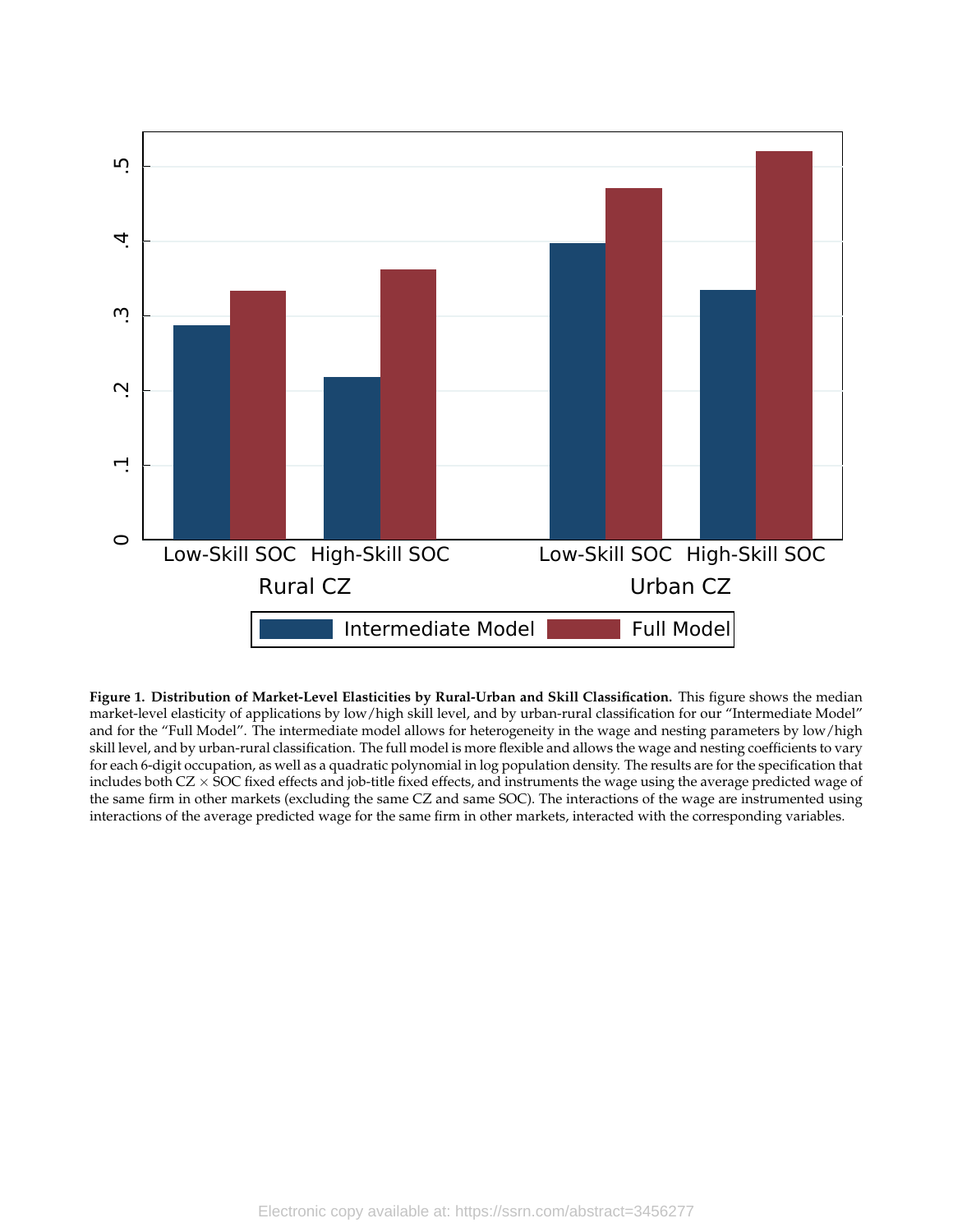

**Figure 2. Distribution of Firm-Level Elasticities by Rural-Urban and Skill Classification.** This figure shows the median firm-level elasticity of applications by low/high skill level, and by urban-rural classification for our "Intermediate Model" and for the "Full Model". The intermediate model allows for heterogeneity in the wage and nesting parameters by low/high skill level, and by urban-rural classification. The full model is more flexible and allows the wage and nesting coefficients to vary for each 6-digit occupation, as well as a quadratic polynomial in log population density. The results are for the specification that includes both CZ × SOC fixed effects and job-title fixed effects, and instruments the wage using the average predicted wage of the same firm in other markets (excluding the same CZ and same SOC). The interactions of the wage are instrumented using interactions of the average predicted wage for the same firm in other markets, interacted with the corresponding variables.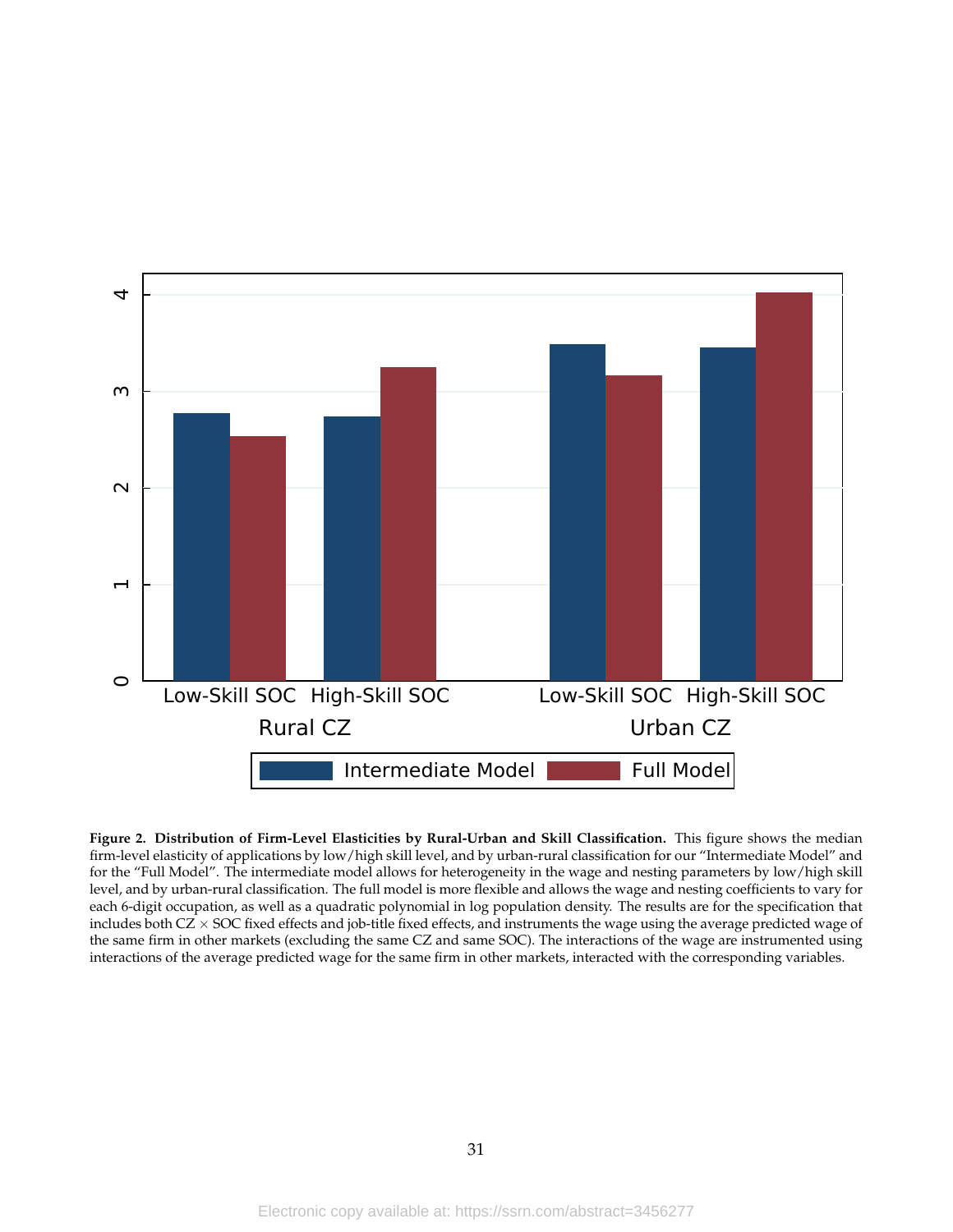

excludes outside values

**Figure 3. Distribution of Market-Level Elasticities by 6-digit SOC.** This figure shows the median market-level elasticity of applications by 6-digit SOC for the "Full Model". The full model is allows the wage and nesting coefficients to vary for each 6-digit occupation, as well as a quadratic polynomial in log population density. The results are for the specification that includes both CZ × SOC fixed effects and job-title fixed effects, and instruments the wage using the average predicted wage of the same firm in other markets (excluding the same CZ and same SOC). The interactions of the wage are instrumented using interactions of the average predicted wage for the same firm in other markets, interacted with the corresponding variables. The figure excludes "Industrial Engineers" and the "Other SOCs" category (grouping SOCs with less than 100,000 observations at the application level) because the range of elasticities was too wide for visualization. Graphs with these categories are included in the appendix.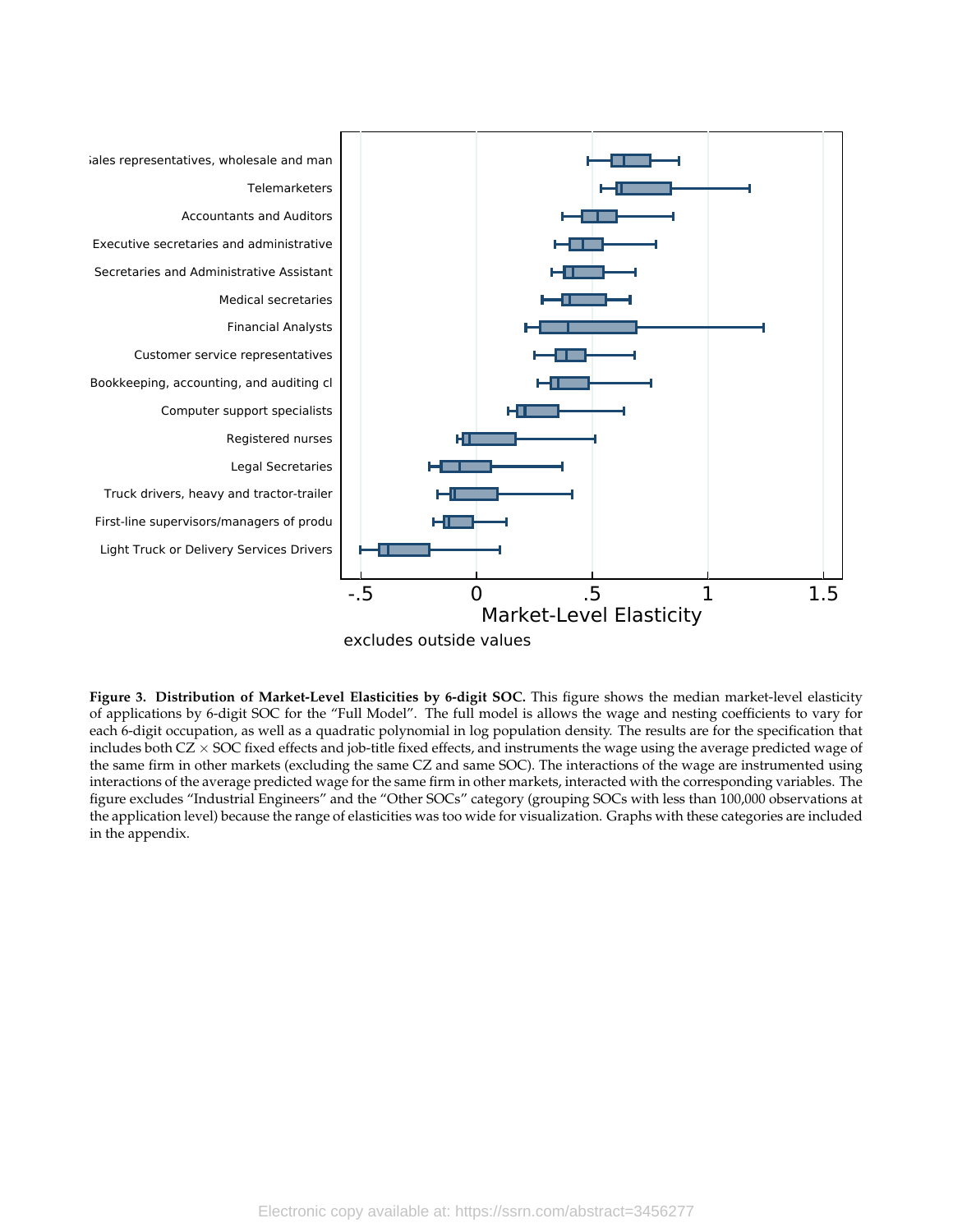

**Figure 4. Distribution of Firm-Level Elasticities by 6-digit SOC.** This figure shows the median firm-level elasticity of applications by 6-digit SOC for the "Full Model". The full model is allows the wage and nesting coefficients to vary for each 6-digit occupation, as well as a quadratic polynomial in log population density. The results are for the specification that includes both  $CZ \times$  SOC fixed effects and job-title fixed effects, and instruments the wage using the average predicted wage of the same firm in other markets (excluding the same CZ and same SOC). The interactions of the wage are instrumented using interactions of the average predicted wage for the same firm in other markets, interacted with the corresponding variables. The figure excludes "Industrial Engineers" and the "Other SOCs" category (grouping SOCs with less than 100,000 observations at the application level) because the range of elasticities was too wide for visualization. Graphs with these categories are included in the appendix.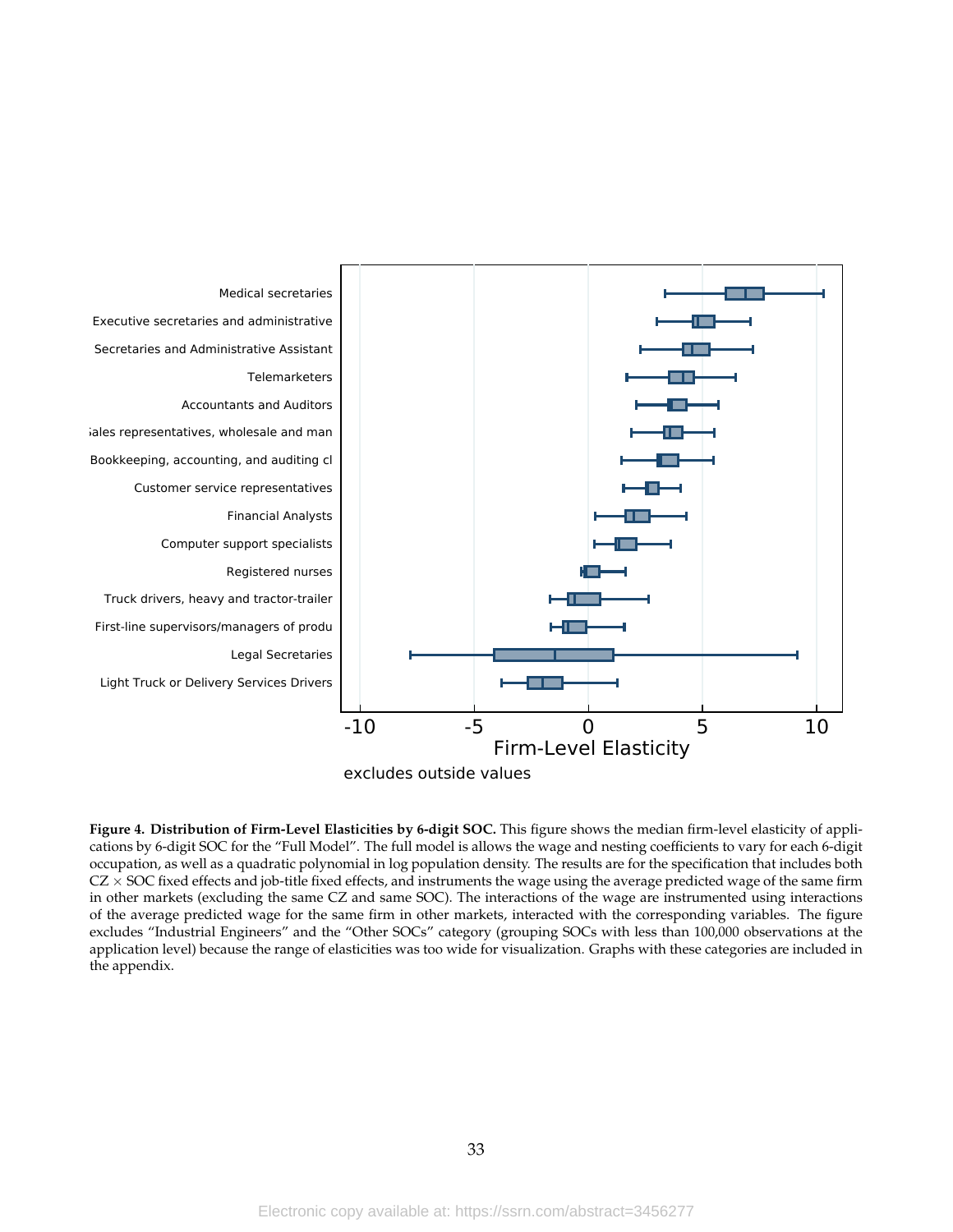

**Figure 5. Median Market-Level Elasticities by Population Density.** This figure shows the median market-level elasticity of applications by population density for the "Full Model". The full model is allows the wage and nesting coefficients to vary for each 6-digit occupation, as well as a quadratic polynomial in log population density. The results are for the specification that includes both CZ × SOC fixed effects and job-title fixed effects, and instruments the wage using the average predicted wage of the same firm in other markets (excluding the same CZ and same SOC). The interactions of the wage are instrumented using interactions of the average predicted wage for the same firm in other markets, interacted with the corresponding variables.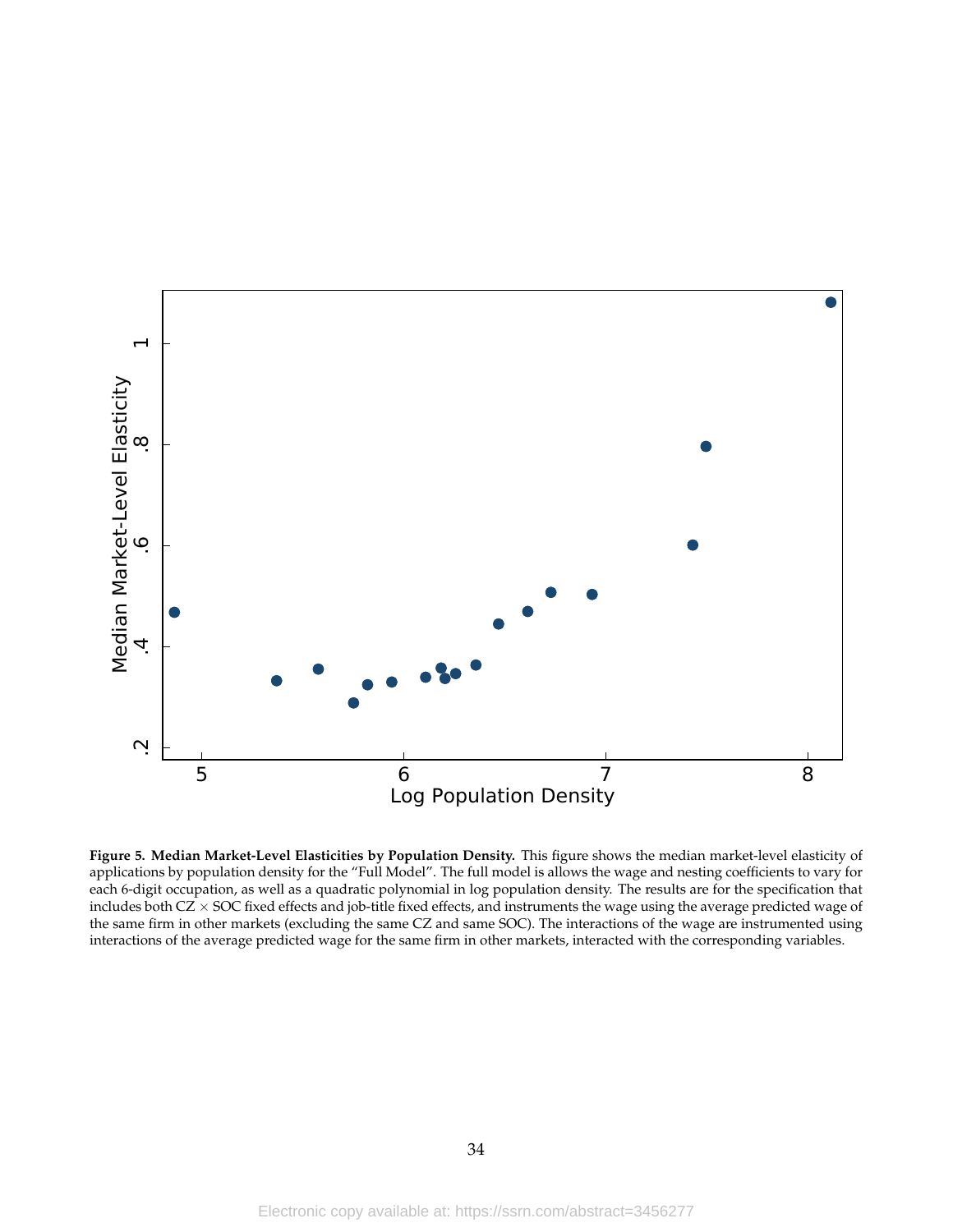

**Figure 6. Distance coefficient by population density.** This figure shows a binned scatter of the median distance coefficient (which varies by  $CZ \times$  SOC market) by log population density. The distance coefficients are calculated using the nesting parameters from the full model, as the coefficients obtained from estimating the multinomial logit models in equation (3) for each market, times the corresponding nesting parameter based on the estimation of equation (4) using the full (i.e. most flexible) model.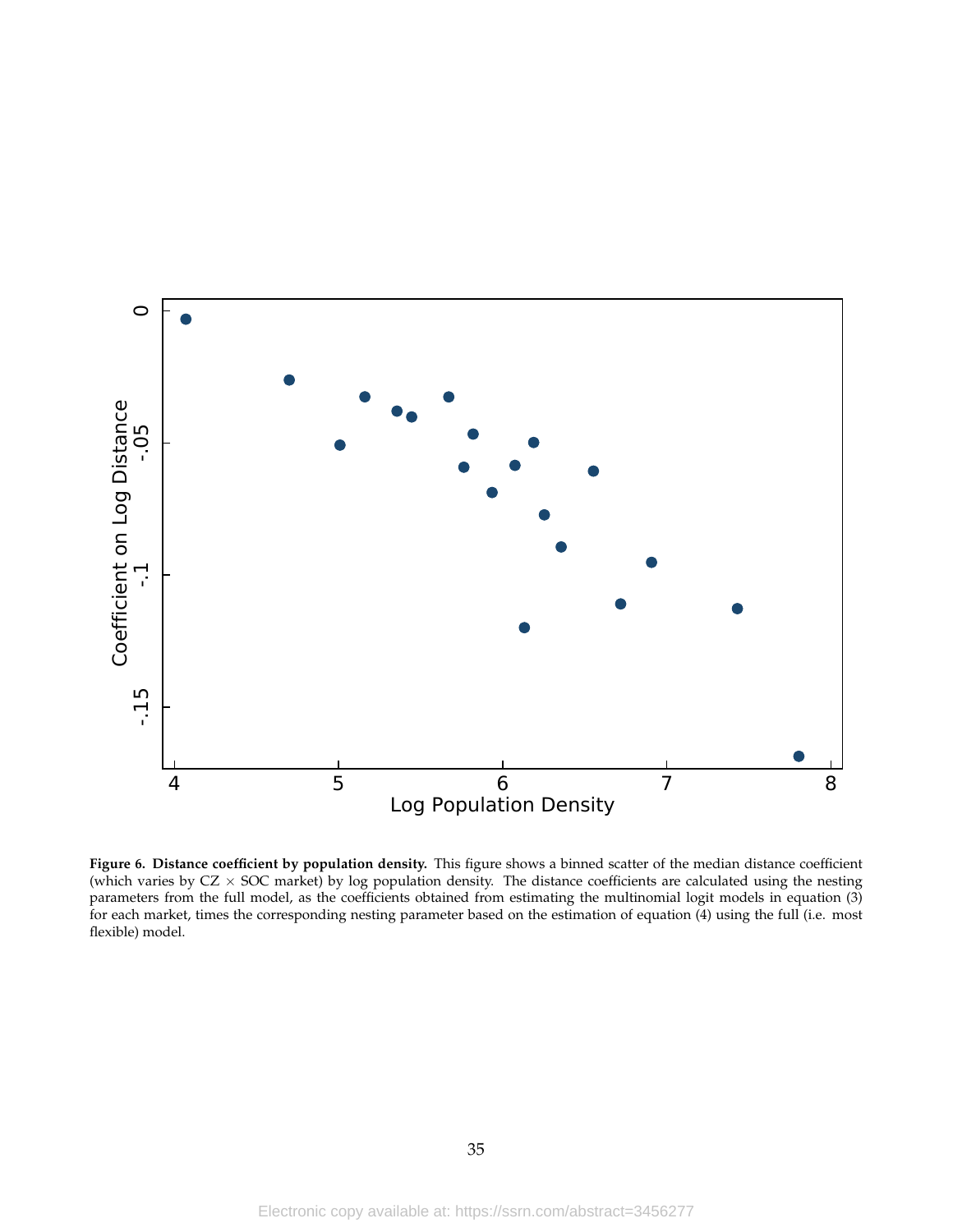# **A Appendix Figures and Tables**



**Figure 7. Distribution of Market-Level Elasticities by 6-digit SOC.** This figure shows the median market-level elasticity of applications by 6-digit SOC for the "Full Model". The full model is allows the wage and nesting coefficients to vary for each 6-digit occupation, as well as a quadratic polynomial in log population density. The results are for the specification that includes both  $CZ \times$  SOC fixed effects and job-title fixed effects, and instruments the wage using the average predicted wage of the same firm in other markets (excluding the same CZ and same SOC). The interactions of the wage are instrumented using interactions of the average predicted wage for the same firm in other markets, interacted with the corresponding variables.